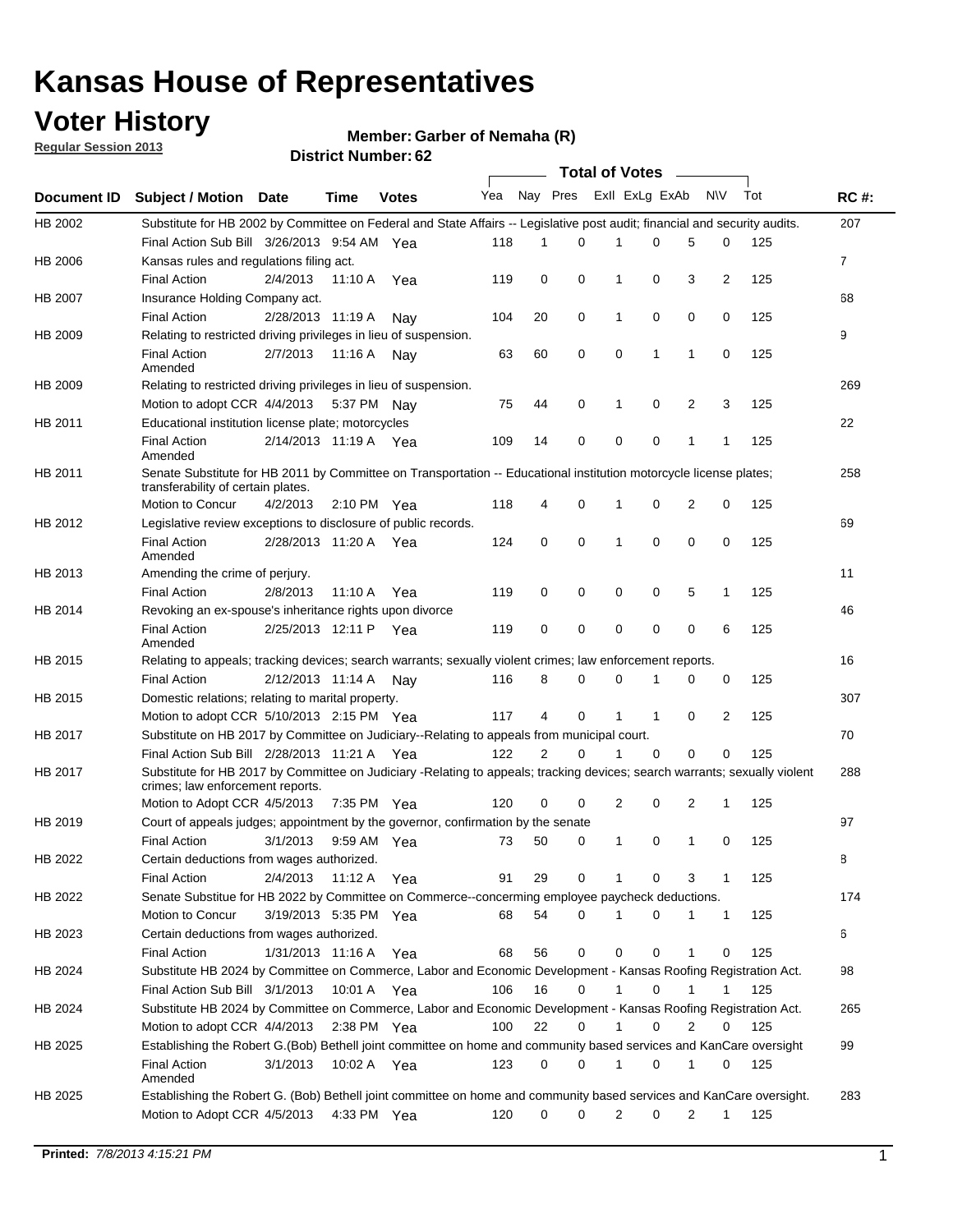## **Voter History**

**Member: Garber of Nemaha (R)** 

**Regular Session 2013**

|             |                                                                                                                                                                                                                                                       |                       |         |              |     |                | <b>Total of Votes</b> |   |                |                |           |     |             |
|-------------|-------------------------------------------------------------------------------------------------------------------------------------------------------------------------------------------------------------------------------------------------------|-----------------------|---------|--------------|-----|----------------|-----------------------|---|----------------|----------------|-----------|-----|-------------|
| Document ID | <b>Subject / Motion Date</b>                                                                                                                                                                                                                          |                       | Time    | <b>Votes</b> | Yea | Nay Pres       |                       |   | Exll ExLg ExAb |                | <b>NV</b> | Tot | <b>RC#:</b> |
| HB 2028     | Providing for venue in Shawnee County District Court in certain forfeiture proceedings                                                                                                                                                                |                       |         |              |     |                |                       |   |                |                |           |     | 12          |
|             | <b>Final Action</b><br>Amended                                                                                                                                                                                                                        | 2/8/2013              |         | 11:12 A Yea  | 119 | 1              | $\Omega$              | 0 | 0              | 5              | 0         | 125 |             |
| HB 2028     | Providing for venue in Shawnee County District Court in certain forfeiture proceedings                                                                                                                                                                |                       |         |              |     |                |                       |   |                |                |           |     | 199         |
|             | Motion to Concur                                                                                                                                                                                                                                      | 3/25/2013 9:36 AM Yea |         |              | 120 | 0              | 0                     | 2 | 0              | 2              | 1         | 125 |             |
| HB 2030     | Creating wounded warrior deer hunting permits for injured combat veterans.                                                                                                                                                                            |                       |         |              |     |                |                       |   |                |                |           |     | 25          |
|             | <b>Final Action</b><br>Amended                                                                                                                                                                                                                        | 2/15/2013 11:16 A     |         | Yea          | 115 | 0              | 0                     | 2 | $\overline{2}$ | 3              | 3         | 125 |             |
| HB 2033     | Concerning the regulation of knives                                                                                                                                                                                                                   |                       |         |              |     |                |                       |   |                |                |           |     | 143         |
|             | <b>Final Action</b>                                                                                                                                                                                                                                   | 3/7/2013              | 12:12 P | Yea          | 93  | 28             | 0                     | 1 | 0              | 3              | 0         | 125 |             |
| HB 2033     | Concerning the regulation of knives.                                                                                                                                                                                                                  |                       |         |              |     |                |                       |   |                |                |           |     | 270         |
|             | Motion to adopt CCR 4/4/2013                                                                                                                                                                                                                          |                       |         | 5:43 PM Yea  | 95  | 26             | 0                     |   | 0              | 3              | 0         | 125 |             |
| HB 2034     | Human trafficking; crimes of commercial sexual exploitation of a child, selling sexual relations, promoting the sale of sexual<br>relations and buying sexual relations; children in need of care; staff secure faciliies.                            |                       |         |              |     |                |                       |   |                |                |           |     | 17          |
|             | <b>Final Action</b><br>Amended                                                                                                                                                                                                                        | 2/12/2013 11:16 A Yea |         |              | 124 | $\Omega$       | $\Omega$              | 0 | 1              | 0              | 0         | 125 |             |
| HB 2034     | S Sub for HB 2034 by Committee on Judiciary - Human trafficking; crimes of commercial sexual exploitation of a child, selling<br>sexual relations, promoting the sale of sexual relations and buying sexual relations; children in need of care;staff |                       |         |              |     |                |                       |   |                |                |           |     | 282         |
|             | Motion to Adopt CCR 4/5/2013 4:18 PM Yea                                                                                                                                                                                                              |                       |         |              | 120 | 0              | 0                     | 2 | 0              | $\overline{2}$ | 1         | 125 |             |
| HB 2035     | Cities; experience requirements for plumbers, electricians and certain mechanical contractors.                                                                                                                                                        |                       |         |              |     |                |                       |   |                |                |           |     | 29          |
|             | <b>Final Action</b>                                                                                                                                                                                                                                   | 2/18/2013 11:16 A     |         | Yea          | 117 | 2              | 0                     | 2 | 0              | 4              | 0         | 125 |             |
| HB 2037     | Public property; religious displays; other displays.                                                                                                                                                                                                  |                       |         |              |     |                |                       |   |                |                |           |     | 176         |
|             | <b>Final Action</b>                                                                                                                                                                                                                                   | 3/20/2013 10:27 A     |         | Yea          | 120 | 3              | 0                     | 1 | 0              | 1              | 0         | 125 |             |
| HB 2041     | Criminal history record information; definition; municipal court reporting; district court reporting.                                                                                                                                                 |                       |         |              |     |                |                       |   |                |                |           |     | 19          |
|             | <b>Final Action</b>                                                                                                                                                                                                                                   | 2/13/2013 11:23 A     |         | Yea          | 119 | 3              | 0                     | 0 | 0              | 3              | 0         | 125 |             |
| HB 2042     | Appraisal of property for taxation purposes; appeals; changes.                                                                                                                                                                                        |                       |         |              |     |                |                       |   |                |                |           |     | 158         |
|             | <b>Final Action</b><br>Amended                                                                                                                                                                                                                        | 3/18/2013 11:19 A     |         | Nav          | 109 | 12             | 0                     | 2 | 0              | 2              | 0         | 125 |             |
| HB 2043     | Aggravated battery; driving under the influence.                                                                                                                                                                                                      |                       |         |              |     |                |                       |   |                |                |           |     | 100         |
|             | <b>Final Action</b><br>Amended                                                                                                                                                                                                                        | 3/1/2013              |         | 10:03 A Yea  | 123 | 0              | 0                     |   | 0              | 1              | 0         | 125 |             |
| HB 2043     | Senate Substitute for HB 2043 by Committee on Judiciary - Attorney general; duties and responsibilities; notice of intent to<br>seek the death penalty.                                                                                               |                       |         |              |     |                |                       |   |                |                |           |     | 271         |
|             | Motion to adopt CCR 4/4/2013                                                                                                                                                                                                                          |                       |         | 5:48 PM Yea  | 121 | 0              | 0                     |   | 0              | 3              | 0         | 125 |             |
| HB 2044     | Increasing the penalty for a person who distributes a controlled substance that causes great bodily harm or death.                                                                                                                                    |                       |         |              |     |                |                       |   |                |                |           |     | 101         |
|             | <b>Final Action</b><br>Amended                                                                                                                                                                                                                        | 3/1/2013              | 10:05 A | Yea          | 112 | 11             | 0                     |   | 0              |                | 0         | 125 |             |
| HB 2047     | Requiring certain municipalities to vote to increase property tax revenues over previous year when such increase exceeds<br>inflation; publication.                                                                                                   |                       |         |              |     |                |                       |   |                |                |           |     | 186         |
|             | <b>Final Action</b><br>Amended                                                                                                                                                                                                                        | 3/21/2013 11:29 A Yea |         |              | 68  | 53             | 0                     |   | 0              | 3              | 0         | 125 |             |
| HB 2049     | Kansas department of agriculture; increasing certain fees and eliminating sunsets on various program fees.                                                                                                                                            |                       |         |              |     |                |                       |   |                |                |           |     | 59          |
|             | <b>Final Action</b><br>Amended                                                                                                                                                                                                                        | 2/27/2013 12:23 P     |         | Nav          | 77  | 46             | 0                     | 1 | 0              | 1              | 0         | 125 |             |
| HB 2049     | Kansas department of agriculture; increasing certain fees; concerning sunsets on various program fees.                                                                                                                                                |                       |         |              |     |                |                       |   |                |                |           |     | 324         |
|             | Motion to adopt CCR 6/2/2013                                                                                                                                                                                                                          |                       | 12:28 A | Yea          | 45  | 64             | 0                     |   | 0              | 6              | 9         | 125 |             |
| HB 2050     | Agriculture; agricultural chemical registration; pesticide business liablity insurance; repeal of the Kansas agricultural liming<br>materials act.                                                                                                    |                       |         |              |     |                |                       |   |                |                |           |     | 60          |
|             | <b>Final Action</b><br>Amended                                                                                                                                                                                                                        | 2/27/2013 12:25 P     |         | Nay          | 103 | 20             | 0                     | 1 | 0              | 1              | 0         | 125 |             |
| HB 2051     | Substitute for HB 2051 by Committee on Agriculture and Natural Resources--Amending provisions relating to dams,<br>obstructions, sstreams and water flex accounts and transfer permits.                                                               |                       |         |              |     |                |                       |   |                |                |           |     | 50          |
|             | Final Action Sub Bill 2/26/2013 2:12 PM Yea                                                                                                                                                                                                           |                       |         |              | 117 | $\overline{c}$ | 0                     | 0 | 0              | 0              | 6         | 125 |             |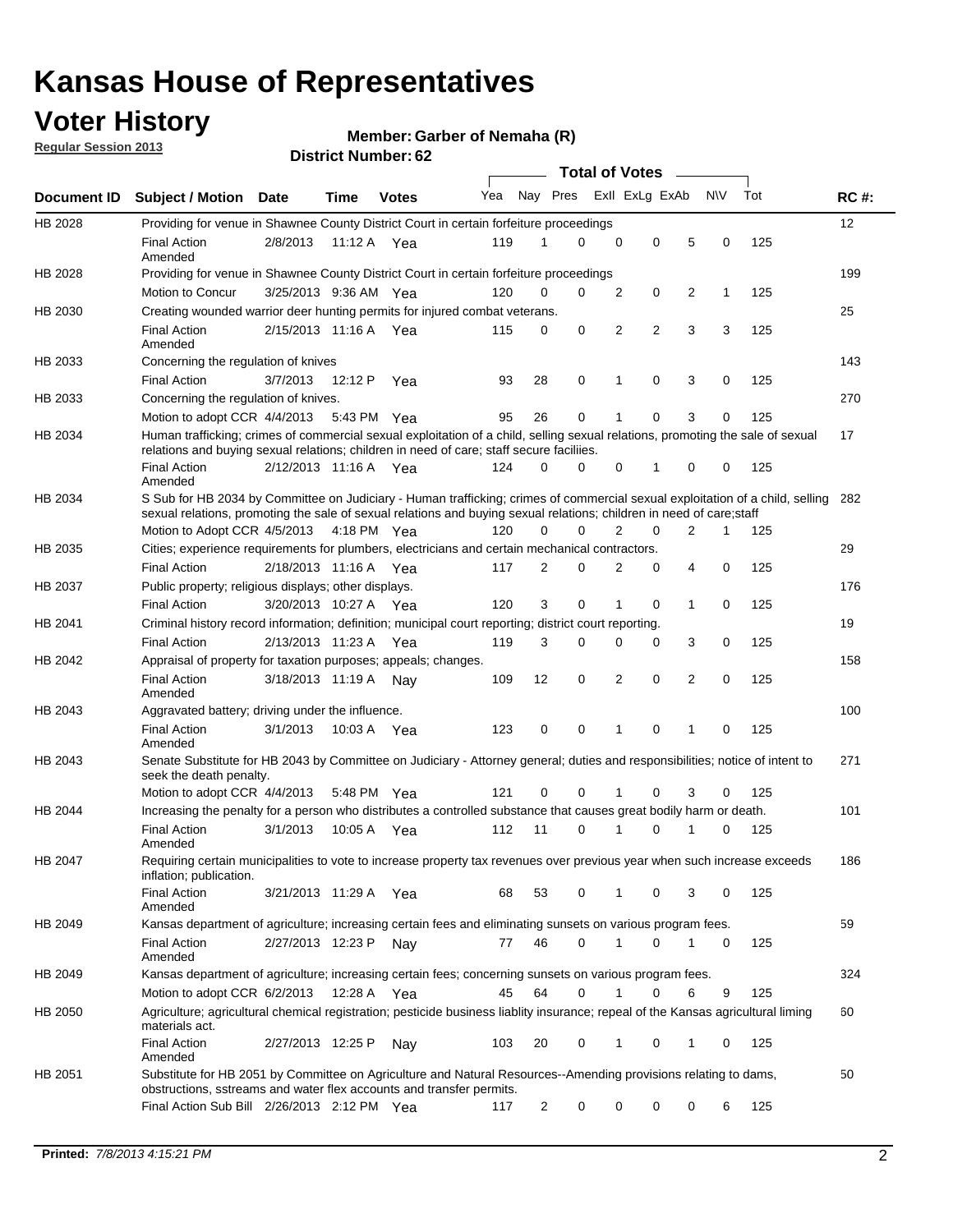## **Voter History**

**Member: Garber of Nemaha (R)** 

**Regular Session 2013**

|             |                                                                                                                                                                                                                                          |                       |             |              |     |              |                         | <b>Total of Votes</b> |                |                | $\frac{1}{2}$  |                |     |             |
|-------------|------------------------------------------------------------------------------------------------------------------------------------------------------------------------------------------------------------------------------------------|-----------------------|-------------|--------------|-----|--------------|-------------------------|-----------------------|----------------|----------------|----------------|----------------|-----|-------------|
| Document ID | <b>Subject / Motion Date</b>                                                                                                                                                                                                             |                       | Time        | <b>Votes</b> | Yea |              | Nay Pres Exll ExLg ExAb |                       |                |                |                | <b>NV</b>      | Tot | <b>RC#:</b> |
| HB 2052     | Discharging a firearm inside or into a city; unlawful acts; exceptions.                                                                                                                                                                  |                       |             |              |     |              |                         |                       |                |                |                |                |     | 155         |
|             | <b>Final Action</b><br>Amended                                                                                                                                                                                                           | 3/14/2013 11:20 A Yea |             |              | 121 | 2            | 0                       |                       | 0              | 0              | 2              | 0              | 125 |             |
| HB 2052     | Senate Substitute for HB 2052 by Committee on Federal and State Affairs - Concerning firearms; personal and family<br>protection act; concealed handguns in public building; other changes; unlawful discharge of a firearm inside city. |                       |             |              |     |              |                         |                       |                |                |                |                |     | 300         |
|             | Motion to Adopt CCR 4/5/2013 10:24 P Yea                                                                                                                                                                                                 |                       |             |              | 104 | 16           | $\Omega$                |                       | 2              | 0              | $\overline{2}$ | $\mathbf 1$    | 125 |             |
| HB 2055     | Personal and Familly Protection Act; public buildings; adequate security.                                                                                                                                                                |                       |             |              |     |              |                         |                       |                |                |                |                |     | 156         |
|             | <b>Final Action</b><br>Amended                                                                                                                                                                                                           | 3/14/2013 11:26 A Yea |             |              | 84  | 38           | 0                       |                       | $\mathbf 0$    | 0              | 2              | 1              | 125 |             |
| HB 2057     | Concerning property taxation; relating to county appraisers; appointing interim appraiser.                                                                                                                                               |                       |             |              |     |              |                         |                       |                |                |                |                |     | 208         |
|             | <b>Final Action</b>                                                                                                                                                                                                                      | 3/26/2013 9:55 AM Yea |             |              | 119 | 0            | 0                       |                       | $\mathbf{1}$   | 0              | 5              | 0              | 125 |             |
| HB 2058     | Taxation of helium and certain other gases under mineral severance tax, and prohibition of certain refunds related thereto.                                                                                                              |                       |             |              |     |              |                         |                       |                |                |                |                |     | 159         |
|             | <b>Final Action</b>                                                                                                                                                                                                                      | 3/18/2013 11:21 A Yea |             |              | 119 | 2            | 0                       |                       | 2              | $\Omega$       | $\overline{2}$ | $\Omega$       | 125 |             |
| HB 2059     | Income tax deductions and modifications and severance tax exemptions; basis of partner's interest and shareholder's stock;<br>statutory clarification.                                                                                   |                       |             |              |     |              |                         |                       |                |                |                |                |     | 14          |
|             | <b>Final Action</b><br>Amended                                                                                                                                                                                                           | 2/11/2013 11:42 A     |             | Yea          | 122 | 2            | 0                       |                       | 0              | 0              | 1              | 0              | 125 |             |
| HB 2059     | Income tax deductions and modifications and severance tax exemptions; basis of partner's interest and shareholder's stock;<br>statutory clarification.                                                                                   |                       |             |              |     |              |                         |                       |                |                |                |                |     | 293         |
|             | Motion to Concur                                                                                                                                                                                                                         | 4/5/2013              | 8:14 PM     | Nav          | 0   | 120          | 0                       |                       | 2              | 0              | 2              | 1              | 125 |             |
| HB 2059     | Income tax rates, deductions and credits; rural opportunity zones; sales tax rates and distribution of revenue; severance tax;<br>and property tax exemptions for IRB property and property damaged by natural disaster.                 |                       |             |              |     |              |                         |                       |                |                |                |                |     | 322         |
|             | Motion to adopt CCR 6/2/2013                                                                                                                                                                                                             |                       | 12:11 A     | Yea          | 69  | 45           | 0                       |                       | 1              | 0              | 6              | 4              | 125 |             |
| HB 2060     | Prohibiting certain confined persons from receiving food sales tax refunds and homestead property tax refunds.                                                                                                                           |                       |             |              |     |              |                         |                       |                |                |                |                |     | 10          |
|             | <b>Final Action</b><br>Amended                                                                                                                                                                                                           | 2/7/2013              | 11:18 A     | Yea          | 123 | 0            | 0                       |                       | 0              | 1              | 1              | 0              | 125 |             |
| HB 2065     | Creating the crime of home improvement fraud.                                                                                                                                                                                            |                       |             |              |     |              |                         |                       |                |                |                |                |     | 20          |
|             | <b>Final Action</b><br>Amended                                                                                                                                                                                                           | 2/13/2013 11:26 A     |             | Nav          | 106 | 16           | $\mathbf 0$             |                       | 0              | 0              | 3              | 0              | 125 |             |
| HB 2066     | Physical therapists; evaluation and treatment of patients.                                                                                                                                                                               |                       |             |              |     |              |                         |                       |                |                |                |                |     | 26          |
|             | <b>Final Action</b><br>Amended                                                                                                                                                                                                           | 2/15/2013 11:18 A Yea |             |              | 98  | 16           | 0                       |                       | 2              | $\overline{2}$ | 3              | 4              | 125 |             |
| HB 2067     | Board of nursing; assistant attorneys general.                                                                                                                                                                                           |                       |             |              |     |              |                         |                       |                |                |                |                |     | 15          |
|             | <b>Final Action</b>                                                                                                                                                                                                                      | 2/11/2013 11:44 A     |             | Yea          | 123 | 1            | $\mathbf 0$             |                       | $\mathbf 0$    | 0              | 1              | 0              | 125 |             |
| HB 2069     | Public policy; certain city ordinances and county resolutions declared void.                                                                                                                                                             |                       |             |              |     |              |                         |                       |                |                |                |                |     | 102         |
|             | <b>Final Action</b><br>Amended                                                                                                                                                                                                           | 3/1/2013              | 10:06 A     | Yea          | 92  | 31           | $\mathbf 0$             |                       | 1              | 0              | 1              | $\mathbf 0$    | 125 |             |
| HB 2069     | Public policy; certain city ordinances and county resolutions declared void.                                                                                                                                                             |                       |             |              |     |              |                         |                       |                |                |                |                |     | 292         |
|             | Motion to Concur                                                                                                                                                                                                                         | 4/5/2013              | 8:04 PM Yea |              | 88  | 32           | 0                       |                       | $\overline{2}$ | 0              | $\overline{2}$ | 1              | 125 |             |
| HB 2070     | Appearance bond conditions; surety and bounty hunter regulation.                                                                                                                                                                         |                       |             |              |     |              |                         |                       |                |                |                |                |     | 103         |
|             | <b>Final Action</b><br>Amended                                                                                                                                                                                                           | 3/1/2013              |             | 10:08 A Yea  | 122 | $\mathbf{1}$ | $\mathbf 0$             |                       | $\mathbf{1}$   | 0              | $\mathbf{1}$   | 0              | 125 |             |
| HB 2074     | Cities and counties; solid waste disposal areas; restrictions.                                                                                                                                                                           |                       |             |              |     |              |                         |                       |                |                |                |                |     | 139         |
|             | <b>Emergency Final</b><br><b>Action Amend</b>                                                                                                                                                                                            | 3/1/2013              |             | 1:11 PM Yea  | 102 | 19           | 0                       |                       | $\mathbf{1}$   | 0              | 1              | $\overline{2}$ | 125 |             |
| HB 2075     | Cities; qualifications and rehabilitation of abandoned property.                                                                                                                                                                         |                       |             |              |     |              |                         |                       |                |                |                |                |     | 61          |
|             | <b>Final Action</b><br>Amended                                                                                                                                                                                                           | 2/27/2013 12:27 P     |             | Nay          | 72  | 51           | 0                       |                       | 1              | 0              | 1              | 0              | 125 |             |
| HB 2077     | Granting professional licenses to military service members.                                                                                                                                                                              |                       |             |              |     |              |                         |                       |                |                |                |                |     | 51          |
|             | <b>Final Action</b><br>Amended                                                                                                                                                                                                           | 2/26/2013 2:13 PM Yea |             |              | 119 | 0            | 0                       |                       | $\overline{2}$ | 0              | $\overline{2}$ | 2              | 125 |             |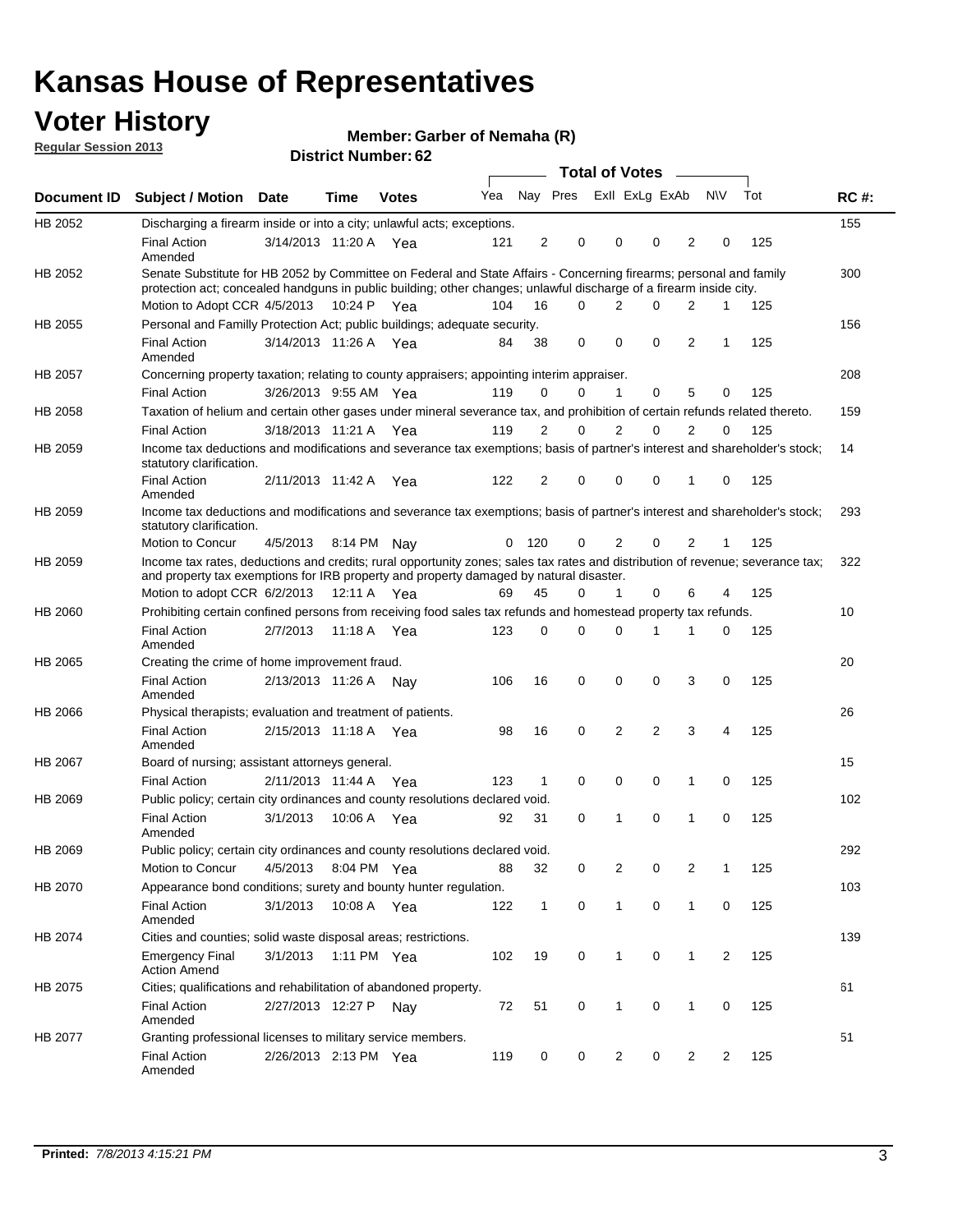## **Voter History**

**Member: Garber of Nemaha (R)** 

**Regular Session 2013**

|             |                                                                                                                                                                                                       |                       | אט הסעוווטנו ועוווסוט |              |     |              |             | <b>Total of Votes</b> |   | $\sim$         |           |     |             |
|-------------|-------------------------------------------------------------------------------------------------------------------------------------------------------------------------------------------------------|-----------------------|-----------------------|--------------|-----|--------------|-------------|-----------------------|---|----------------|-----------|-----|-------------|
| Document ID | <b>Subject / Motion Date</b>                                                                                                                                                                          |                       | <b>Time</b>           | <b>Votes</b> | Yea | Nay Pres     |             | Exll ExLg ExAb        |   |                | <b>NV</b> | Tot | <b>RC#:</b> |
| HB 2078     | Authorizing certain licensing boards to accept education, training or experience completed in the military towards licensure in<br>this state.                                                        |                       |                       |              |     |              |             |                       |   |                |           |     | 52          |
|             | <b>Final Action</b><br>Amended                                                                                                                                                                        | 2/26/2013 2:14 PM Yea |                       |              | 119 | 0            | 0           | 2                     | 0 | 2              | 2         | 125 |             |
| HB 2078     | Authorizing certain licensing boards to accept education, training or experience of military service members towards obtaining 275<br>licensure in this state.                                        |                       |                       |              |     |              |             |                       |   |                |           |     |             |
|             | Motion to adopt CCR 4/5/2013                                                                                                                                                                          |                       | 11:42 A               | Yea          | 120 | 0            | $\mathbf 0$ | $\overline{2}$        | 0 | 3              | 0         | 125 |             |
| HB 2081     | Forfeiture of property related to violations of certain criminal acts.                                                                                                                                |                       |                       |              |     |              |             |                       |   |                |           |     | 18          |
|             | <b>Final Action</b><br>Amended                                                                                                                                                                        | 2/12/2013 11:17 A Yea |                       |              | 124 | 0            | 0           | $\Omega$              | 1 | 0              | 0         | 125 |             |
| HB 2081     | Forfeiture of property related to violations of certain criminal acts.                                                                                                                                |                       |                       |              |     |              |             |                       |   |                |           |     | 306         |
|             | Motion to adopt CCR 5/10/2013 10:38 A                                                                                                                                                                 |                       |                       | Yea          | 121 | 0            | 0           | 1                     | 1 | 2              | 0         | 125 |             |
| HB 2083     | Public employees relations boards; assessment of certain costs.                                                                                                                                       |                       |                       |              |     |              |             |                       |   |                |           |     | 104         |
|             | <b>Final Action</b><br>Amended                                                                                                                                                                        | 3/1/2013              | 10:09 A               | Yea          | 87  | 36           | 0           | 1                     | 0 | 1              | 0         | 125 |             |
| HB 2084     | Tax credits for community services contributions; youth apprenticeship and entrepreneurship.                                                                                                          |                       |                       |              |     |              |             |                       |   |                |           |     | 105         |
|             | <b>Final Action</b><br>Amended                                                                                                                                                                        | 3/1/2013              | 10:11 A               | Yea          | 120 | 3            | 0           |                       | 0 | $\mathbf{1}$   | 0         | 125 |             |
| HB 2084     | Tax credits for community services contributions; youth apprenticeship and entrepreneurship.                                                                                                          |                       |                       |              |     |              |             |                       |   |                |           |     | 316         |
|             | Sub Motion to Concur 5/24/2013 9:33 AM Nav                                                                                                                                                            |                       |                       |              | 5   | - 109        | 0           | 1                     | 0 | 9              | 1         | 125 |             |
| HB 2086     | Eligible infrastructure costs for tax increment financing and community improvement districts; bond repayment tax revenue<br>pledge requirements.                                                     |                       |                       |              |     |              |             |                       |   |                |           |     | 160         |
|             | <b>Final Action</b>                                                                                                                                                                                   | 3/18/2013 11:24 A     |                       | Nay          | 61  | 60           | 0           | 2                     | 0 | 2              | 0         | 125 |             |
| HB 2086     | Eligible infrastructure costs for tax increment financing and community improvement districts; bond repayment tax revenue<br>pledge requirements.                                                     |                       |                       |              |     |              |             |                       |   |                |           |     | 173         |
|             | <b>Final Action</b>                                                                                                                                                                                   | 3/19/2013 5:25 PM     |                       | Nay          | 81  | 41           | 0           | 1                     | 0 | 1              | 1         | 125 |             |
| HB 2091     | Publication of delinquent personal property tax statements.                                                                                                                                           |                       |                       |              |     |              |             |                       |   |                |           |     | 161         |
|             | <b>Final Action</b><br>Amended                                                                                                                                                                        | 3/18/2013 11:25 A     |                       | Nav          | 81  | 40           | 0           | 2                     | 0 | $\overline{2}$ | 0         | 125 |             |
| HB 2093     | Amending the crime of identity theft.                                                                                                                                                                 |                       |                       |              |     |              |             |                       |   |                |           |     | 106         |
|             | <b>Final Action</b><br>Amended                                                                                                                                                                        | 3/1/2013              | 10:12 A               | Yea          | 123 | 0            | $\Omega$    | 1                     | 0 | 1              | 0         | 125 |             |
| HB 2093     | Senate Substitute for HB 2093 by Committee on Judiciary - Identity theft and identity fraud; unlawful acts concerning<br>computers; DNA testing and exculpatory evidence; murder in the first degree. |                       |                       |              |     |              |             |                       |   |                |           |     | 289         |
|             | Motion to Adopt CCR 4/5/2013 7:49 PM Yea                                                                                                                                                              |                       |                       |              | 118 | 2            | 0           | 2                     | 0 | 2              | 1         | 125 |             |
| HB 2094     | Student electronic privacy at public and private postsecondary educational institutions.                                                                                                              |                       |                       |              |     |              |             |                       |   |                |           |     | 164         |
|             | <b>Final Action</b><br>Amended                                                                                                                                                                        | 3/19/2013 10:33 A     |                       | Yea          | 123 | 0            | 0           | 1                     | 0 | 1              | 0         | 125 |             |
| HB 2096     | Local governmental entities and investment of public moneys.                                                                                                                                          |                       |                       |              |     |              |             |                       |   |                |           |     | 23          |
|             | <b>Final Action</b>                                                                                                                                                                                   | 2/14/2013 11:21 A     |                       | Yea          | 123 | 0            | 0           | 0                     | 0 | 1              | 1         | 125 |             |
| HB 2099     | Insurance- updating certain statutory references.                                                                                                                                                     |                       |                       |              |     |              |             |                       |   |                |           |     | 71          |
|             | <b>Final Action</b><br>Amended                                                                                                                                                                        | 2/28/2013 11:23 A     |                       | Yea          | 124 | 0            | 0           | 1                     | 0 | 0              | 0         | 125 |             |
| HB 2101     | Interstate transmission siting compact.                                                                                                                                                               |                       |                       |              |     |              |             |                       |   |                |           |     | 209         |
|             | <b>Final Action</b><br>Amended                                                                                                                                                                        | 3/26/2013 9:56 AM Yea |                       |              | 118 | $\mathbf{1}$ | 0           | 1                     | 0 | 5              | 0         | 125 |             |
| HB 2105     | Substitute HB 2105 by Committee on Commerce, Labor and Economic Development - Employment security law.                                                                                                |                       |                       |              |     |              |             |                       |   |                |           |     | 107         |
|             | Final Action Sub Bill 3/1/2013                                                                                                                                                                        |                       | 10:13 A Yea           |              | 88  | 35           | 0           |                       | 0 | 1              | 0         | 125 |             |
| HB 2105     | Substitute HB 2105 by Committee on Commerce, Labor and Economic Development - Employment security law.                                                                                                |                       |                       |              |     |              |             |                       |   |                |           |     | 298         |
|             | Motion to adopt CCR 4/5/2013                                                                                                                                                                          |                       | 9:46 PM Yea           |              | 89  | 31           | 0           | 2                     | 0 | 2              | 1         | 125 |             |
| HB 2106     | Portable electronics insurance act.                                                                                                                                                                   |                       |                       |              |     |              |             |                       |   |                |           |     | 133         |
|             | <b>Emergency Final</b><br>Action                                                                                                                                                                      | 3/1/2013              | 1:03 PM Yea           |              | 117 | 4            | 0           | $\mathbf{1}$          | 0 | $\mathbf{1}$   | 2         | 125 |             |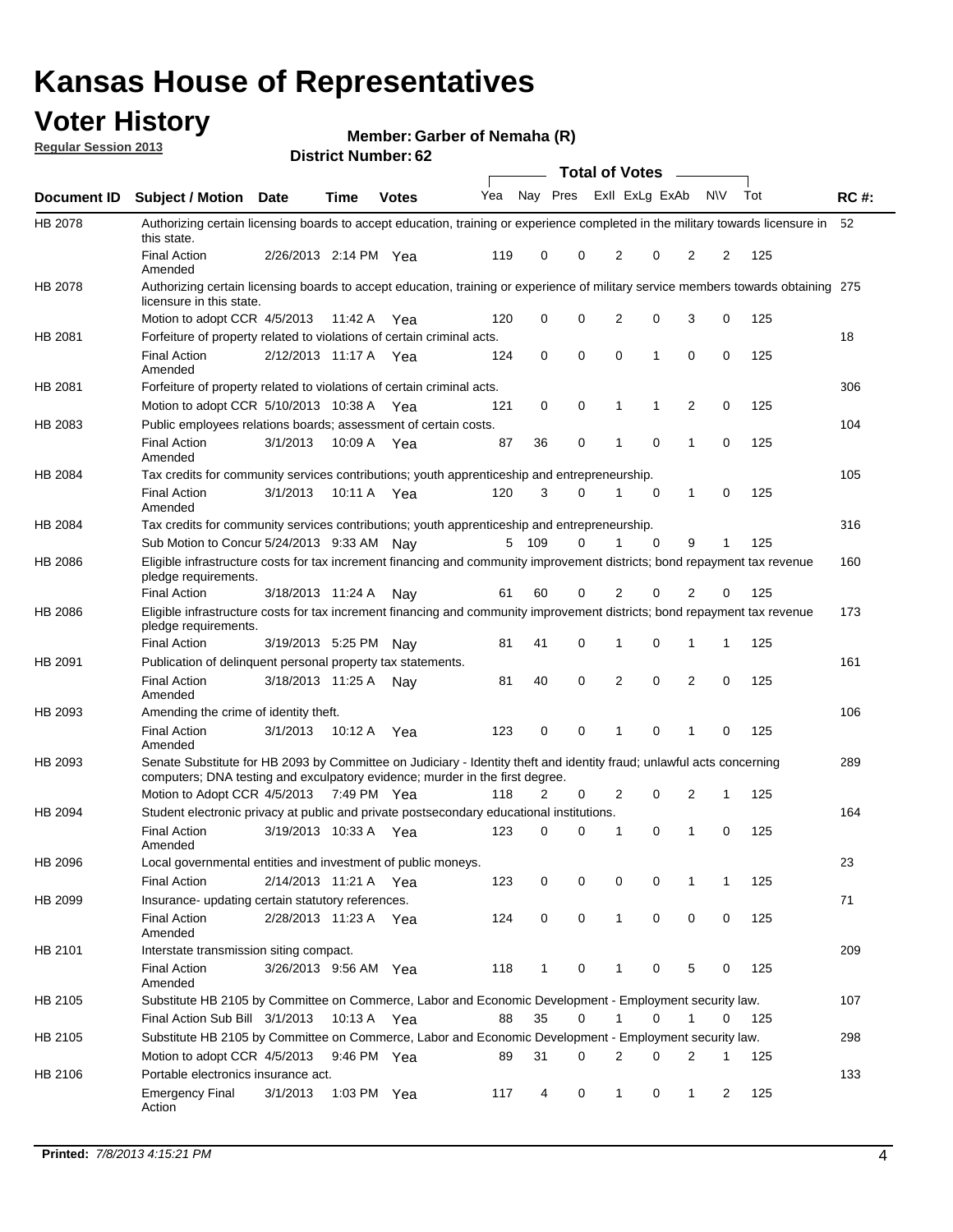## **Voter History**

**Member: Garber of Nemaha (R)** 

**Regular Session 2013**

|             |                                                                                                                                                                                                                                                                      |                       |             | אט הסעוווטנו וענושט |     |              |   | <b>Total of Votes</b> |   | $\sim$         |                |     |             |
|-------------|----------------------------------------------------------------------------------------------------------------------------------------------------------------------------------------------------------------------------------------------------------------------|-----------------------|-------------|---------------------|-----|--------------|---|-----------------------|---|----------------|----------------|-----|-------------|
| Document ID | <b>Subject / Motion</b>                                                                                                                                                                                                                                              | <b>Date</b>           | <b>Time</b> | <b>Votes</b>        | Yea | Nay Pres     |   | Exll ExLg ExAb        |   |                | <b>NV</b>      | Tot | <b>RC#:</b> |
| HB 2107     | Insurance; enacting the electronic notice and document act.                                                                                                                                                                                                          |                       |             |                     |     |              |   |                       |   |                |                |     | 134         |
|             | <b>Emergency Final</b><br><b>Action Amend</b>                                                                                                                                                                                                                        | 3/1/2013              | 1:04 PM Yea |                     | 121 | 0            | 0 | 1                     | 0 | 1              | 2              | 125 |             |
| HB 2107     | Insurance; enacting the electronic notice and document act, return of premiums separate from the notice of adverse<br>underwriting decision, statutory updates, uninsurable health plan increase in lifetime limit, mandate lite, certain company<br>dividend plans. |                       |             |                     |     |              |   |                       |   |                |                |     | 281         |
|             | Motion to Adopt CCR 4/5/2013                                                                                                                                                                                                                                         |                       | 4:06 PM Yea |                     | 69  | 50           | 0 | 2                     | 0 | 3              | $\mathbf{1}$   | 125 |             |
| HB 2109     | School finance; military pupil count.                                                                                                                                                                                                                                |                       |             |                     |     |              |   |                       |   |                |                |     | 108         |
|             | <b>Final Action</b>                                                                                                                                                                                                                                                  | 3/1/2013              | 10:15 A     | Yea                 | 104 | 19           | 0 | 1                     | 0 | $\mathbf{1}$   | 0              | 125 |             |
| HB 2109     | Enacting the Kansas children's protection act.                                                                                                                                                                                                                       |                       |             |                     |     |              |   |                       |   |                |                |     | 277         |
|             | Motion to Adopt CCR 4/5/2013                                                                                                                                                                                                                                         |                       | 12:31 P Yea |                     | 116 | 2            | 0 | $\overline{2}$        | 0 | 3              | 2              | 125 |             |
| HB 2112     | Campaign finance; transfer of campaign money to another candidacy.                                                                                                                                                                                                   |                       |             |                     |     |              |   |                       |   |                |                |     | 72          |
|             | <b>Final Action</b><br>Amended                                                                                                                                                                                                                                       | 2/28/2013 11:25 A Yea |             |                     | 95  | 29           | 0 | 1                     | 0 | 0              | 0              | 125 |             |
| HB 2114     | Debt setoff: collection assistance fee.                                                                                                                                                                                                                              |                       |             |                     |     |              |   |                       |   |                |                |     | 21          |
|             | <b>Final Action</b>                                                                                                                                                                                                                                                  | 2/13/2013 11:34 A     |             | Nay                 | 90  | 32           | 0 | 0                     | 0 | 3              | 0              | 125 |             |
| HB 2115     | Relating to the employment of retired judges and justices.                                                                                                                                                                                                           |                       |             |                     |     |              |   |                       |   |                |                |     | 73          |
|             | <b>Final Action</b>                                                                                                                                                                                                                                                  | 2/28/2013 11:27 A     |             | Yea                 | 124 | 0            | 0 | 1                     | 0 | 0              | 0              | 125 |             |
| HB 2115     | Courts; employment of retired judges and justices; court debt setoff.                                                                                                                                                                                                |                       |             |                     |     |              |   |                       |   |                |                |     | 309         |
|             | Motion to Adopt CCR 5/14/2013 2:14 PM Nav                                                                                                                                                                                                                            |                       |             |                     | 100 | 13           | 0 | 1                     | 0 | 9              | 2              | 125 |             |
| HB 2118     | Preservation of historic property; environs authority deleted.                                                                                                                                                                                                       |                       |             |                     |     |              |   |                       |   |                |                |     | 62          |
|             | <b>Final Action</b>                                                                                                                                                                                                                                                  | 2/27/2013 12:30 P     |             | Yea                 | 99  | 24           | 0 | 1                     | 0 | $\mathbf{1}$   | 0              | 125 |             |
| HB 2120     | Updating provisions relating to the Kansas bureau of investigations DNA database.                                                                                                                                                                                    |                       |             |                     |     |              |   |                       |   |                |                |     | 109         |
|             | <b>Final Action</b><br>Amended                                                                                                                                                                                                                                       | 3/1/2013              | 10:16 A     | Yea                 | 121 | 2            | 0 | 1                     | 0 | 1              | 0              | 125 |             |
| HB 2120     | Updating provisions relating to DNA collection and DNA evidence; amending the definition of a bet for purposes of the Kansas 302<br>criminal code; sentencing for possession of a firearm during a drug felony                                                       |                       |             |                     |     |              |   |                       |   |                |                |     |             |
|             | Motion to adopt CCR 5/9/2013 11:32 A                                                                                                                                                                                                                                 |                       |             | Nav                 | 74  | 49           | 0 | 1                     | 0 | $\mathbf 1$    | 0              | 125 |             |
| HB 2122     | Real estate brokers and salespersons; licensing requirements; sales transaction requirements.                                                                                                                                                                        |                       |             |                     |     |              |   |                       |   |                |                |     | 37          |
|             | <b>Final Action</b><br>Amended                                                                                                                                                                                                                                       | 2/20/2013 11:13 A Yea |             |                     | 121 | 1            | 0 |                       | 0 | 2              | 0              | 125 |             |
| HB 2125     | Increasing real estate broker's and salesperson's license fees.                                                                                                                                                                                                      |                       |             |                     |     |              |   |                       |   |                |                |     | 38          |
|             | <b>Final Action</b>                                                                                                                                                                                                                                                  | 2/20/2013 12:16 P     |             | Nay                 | 71  | 50           | 1 | 0                     | 0 | 0              | 3              | 125 |             |
| HB 2128     | Open records act; exceptions.                                                                                                                                                                                                                                        |                       |             |                     |     |              |   |                       |   |                |                |     | 74          |
|             | <b>Final Action</b><br>Amended                                                                                                                                                                                                                                       | 2/28/2013 11:28 A     |             | Yea                 | 124 | 0            | 0 | 1                     | 0 | 0              | 0              | 125 |             |
| HB 2128     | Open records act; exceptions.                                                                                                                                                                                                                                        |                       |             |                     |     |              |   |                       |   |                |                |     | 259         |
|             | Motion to Concur                                                                                                                                                                                                                                                     | 4/3/2013              | 10:29 A     | Yea                 | 119 | 0            | 0 | 1                     | 0 | 3              | 2              | 125 |             |
| HB 2130     | Elections; petition circulators.                                                                                                                                                                                                                                     |                       |             |                     |     |              |   |                       |   |                |                |     | 30          |
|             | <b>Final Action</b>                                                                                                                                                                                                                                                  | 2/18/2013 11:17 A     |             | Yea                 | 118 | $\mathbf{1}$ | 0 | $\overline{c}$        | 0 | 4              | 0              | 125 |             |
| HB 2135     | Property tax exemption; military housing.                                                                                                                                                                                                                            |                       |             |                     |     |              |   |                       |   |                |                |     | 162         |
|             | <b>Final Action</b>                                                                                                                                                                                                                                                  | 3/18/2013 11:27 A     |             | Yea                 | 117 | 4            | 0 | $\overline{c}$        | 0 | $\overline{2}$ | 0              | 125 |             |
| HB 2138     | Repealing statutes related to oil and gas.                                                                                                                                                                                                                           |                       |             |                     |     |              |   |                       |   |                |                |     | 53          |
|             | <b>Final Action</b><br>Amended                                                                                                                                                                                                                                       | 2/26/2013 2:16 PM Yea |             |                     | 119 | 0            | 0 | $\overline{2}$        | 0 | $\overline{2}$ | $\overline{2}$ | 125 |             |
| HB 2139     | Canceled warrants.                                                                                                                                                                                                                                                   |                       |             |                     |     |              |   |                       |   |                |                |     | 75          |
|             | <b>Final Action</b><br>Amended                                                                                                                                                                                                                                       | 2/28/2013 11:30 A     |             | Yea                 | 99  | 25           | 0 | 1                     | 0 | 0              | 0              | 125 |             |
| HB 2139     | Canceled warrants.                                                                                                                                                                                                                                                   |                       |             |                     |     |              |   |                       |   |                |                |     | 266         |
|             | Motion to Concur                                                                                                                                                                                                                                                     | 4/4/2013              | 2:40 PM Yea |                     | 114 | 8            | 0 | 1                     | 0 | 2              | 0              | 125 |             |
| HB 2140     | Repealing K.S.A. 72-60b03                                                                                                                                                                                                                                            |                       |             |                     |     |              |   |                       |   |                |                |     | 39          |
|             | <b>Final Action</b>                                                                                                                                                                                                                                                  | 2/20/2013 12:17 P     |             | Yea                 | 122 | 0            | 0 | 0                     | 0 | 0              | 3              | 125 |             |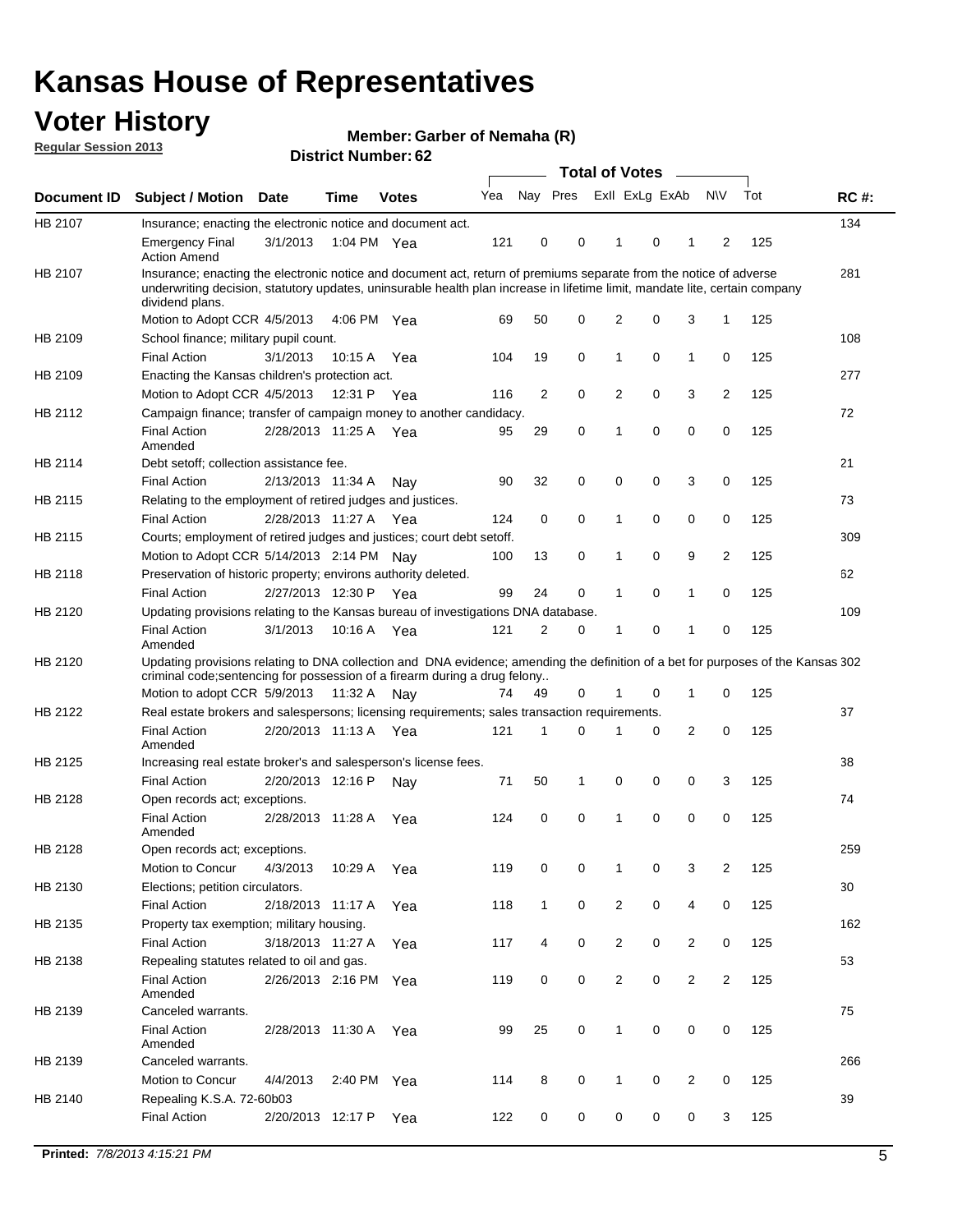## **Voter History**

**Member: Garber of Nemaha (R)** 

**Regular Session 2013**

|             |                                                                                                                                              |                       |                       |              |     |    | <b>Total of Votes</b>   |              |   | $\overline{\phantom{0}}$ |     |     |             |
|-------------|----------------------------------------------------------------------------------------------------------------------------------------------|-----------------------|-----------------------|--------------|-----|----|-------------------------|--------------|---|--------------------------|-----|-----|-------------|
| Document ID | <b>Subject / Motion Date</b>                                                                                                                 |                       | Time                  | <b>Votes</b> | Yea |    | Nay Pres Exll ExLg ExAb |              |   |                          | N\V | Tot | <b>RC#:</b> |
| HB 2141     | Repealer; elections process for certain unified school districts.                                                                            |                       |                       |              |     |    |                         |              |   |                          |     |     | 24          |
|             | <b>Final Action</b>                                                                                                                          | 2/14/2013 11:23 A     |                       | Yea          | 123 | 0  | 0                       | 0            | 0 | 1                        | 1   | 125 |             |
| HB 2142     | Certain educational statutes concerning USD land transfers and higher education loan and grant programs.                                     |                       |                       |              |     |    |                         |              |   |                          |     |     | 40          |
|             | <b>Final Action</b>                                                                                                                          | 2/20/2013 12:19 P     |                       | Yea          | 122 | 0  | 0                       | 0            | 0 | 0                        | 3   | 125 |             |
| HB 2143     | Repealing outdated provisions relating to the purchase of certain real estate by the department of corrections.                              |                       |                       |              |     |    |                         |              |   |                          |     |     | 34          |
|             | <b>Final Action</b>                                                                                                                          |                       | 2/20/2013 11:09 A     | Yea          | 122 | 0  | 0                       |              | 0 | 2                        | 0   | 125 |             |
| HB 2144     | Repealing unnecessary statutes relating to juveniles.                                                                                        |                       |                       |              |     |    |                         |              |   |                          |     |     | 76          |
|             | <b>Final Action</b>                                                                                                                          |                       | 2/28/2013 11:32 A Yea |              | 124 | 0  | 0                       |              | 0 | 0                        | 0   | 125 |             |
| HB 2145     | Repealing K.S.A. 75-5028; concerning the sale of real estate by the secretary of transportation.                                             |                       |                       |              |     |    |                         |              |   |                          |     |     | 35          |
|             | <b>Final Action</b>                                                                                                                          | 2/20/2013 11:11 A Yea |                       |              | 122 | 0  | 0                       |              | 0 | 2                        | 0   | 125 |             |
| HB 2146     | Repealing the cancer drug repository program K.S.A. 2012 Supp. 65-1664 through 65-1667 and amending K.S.A. 2012 Supp. 77<br>65-1636.         |                       |                       |              |     |    |                         |              |   |                          |     |     |             |
|             | <b>Final Action</b>                                                                                                                          |                       | 2/28/2013 11:33 A     | Yea          | 124 | 0  | 0                       |              | 0 | 0                        | 0   | 125 |             |
| HB 2147     | Repealer; use of metric system on certain road signs and markers, moving of heavy vehicles on bridges or culverts, interstate 94<br>bridges. |                       |                       |              |     |    |                         |              |   |                          |     |     |             |
|             | <b>Final Action</b>                                                                                                                          | 3/1/2013              |                       | 9:52 AM Yea  | 123 | 0  | 0                       | 1            | 0 | 1                        | 0   | 125 |             |
| HB 2148     | Repealers; postsecondary education scholarship provisions.                                                                                   |                       |                       |              |     |    |                         |              |   |                          |     |     | 41          |
|             | <b>Final Action</b>                                                                                                                          | 2/20/2013 12:21 P Yea |                       |              | 106 | 16 | 0                       | 0            | 0 | 0                        | 3   | 125 |             |
| HB 2149     | Repealers; postsecondary education student loans and tuition grants.                                                                         |                       |                       |              |     |    |                         |              |   |                          |     |     | 42          |
|             | <b>Final Action</b>                                                                                                                          |                       | 2/20/2013 12:22 P     | Yea          | 108 | 14 | 0                       | 0            | 0 | $\Omega$                 | 3   | 125 |             |
| HB 2149     | Repealing a \$500,000 transfer from highway patrol training center fund to the state general fund.                                           |                       |                       |              |     |    |                         |              |   |                          |     |     | 314         |
|             | Motion to Concur                                                                                                                             |                       | 5/23/2013 10:22 A Yea |              | 113 | 0  | 0                       |              | 0 | 8                        | 3   | 125 |             |
| HB 2150     | Repealers; workforce development loan program act.                                                                                           |                       |                       |              |     |    |                         |              |   |                          |     |     | 78          |
|             | <b>Final Action</b>                                                                                                                          |                       | 2/28/2013 11:34 A Yea |              | 94  | 30 | 0                       | 1            | 0 | 0                        | 0   | 125 |             |
| HB 2150     | Senate Substitute for HB 2150 by Committee on Commerce--Concerning the Kansas employment first oversight commission.                         |                       |                       |              |     |    |                         |              |   |                          |     |     | 267         |
|             | Motion to Concur                                                                                                                             | 4/4/2013              |                       | 2:44 PM Yea  | 110 | 12 | 0                       | 1            | 0 | 2                        | 0   | 125 |             |
| HB 2151     | Repealers; report on medically underserved areas of the state.                                                                               |                       |                       |              |     |    |                         |              |   |                          |     |     | 63          |
|             | <b>Final Action</b>                                                                                                                          |                       | 2/27/2013 12:31 P     | Yea          | 123 | 0  | 0                       | 1            | 0 | 1                        | 0   | 125 |             |
| HB 2152     | Repealer: uniform land sales practices act.                                                                                                  |                       |                       |              |     |    |                         |              |   |                          |     |     | 36          |
|             | <b>Final Action</b>                                                                                                                          |                       | 2/20/2013 11:12 A     | Yea          | 122 | 0  | 0                       | 1            | 0 | 2                        | 0   | 125 |             |
| HB 2153     | Unused medications act; dontating entities.                                                                                                  |                       |                       |              |     |    |                         |              |   |                          |     |     | 64          |
|             | <b>Final Action</b><br>Amended                                                                                                               | 2/27/2013 12:33 P     |                       | Yea          | 123 | 0  | 0                       | 1            | 0 | 1                        | 0   | 125 |             |
| HB 2154     | Senate Substitute for HB 2154 by Committee on Public Health and Welfare--Cosmetology; relating to licensure and renewal of 31                |                       |                       |              |     |    |                         |              |   |                          |     |     |             |
|             | persons, salons and clinics.                                                                                                                 |                       |                       |              |     |    |                         |              |   |                          |     |     |             |
|             | <b>Final Action</b><br>Amended                                                                                                               |                       | 2/18/2013 11:19 A     | Yea          | 119 | 0  | 0                       | 2            | 0 | 4                        | 0   | 125 |             |
| HB 2155     | Cosmetology; relating to licensure and renewal.                                                                                              |                       |                       |              |     |    |                         |              |   |                          |     |     | 32          |
|             | <b>Final Action</b><br>Amended                                                                                                               |                       | 2/18/2013 11:21 A Yea |              | 119 | 0  | 0                       | 2            | 0 | 4                        | 0   | 125 |             |
| HB 2156     | Repealers; school finance; area vocational school fund; local effort as applied to U.S.D. No. 450                                            |                       |                       |              |     |    |                         |              |   |                          |     |     | 43          |
|             | <b>Final Action</b>                                                                                                                          | 2/20/2013 12:23 P Yea |                       |              | 122 | 0  | $\Omega$                | 0            | 0 | 0                        | 3   | 125 |             |
| HB 2160     | Quality care assessment on skilled nursing care facilities.                                                                                  |                       |                       |              |     |    |                         |              |   |                          |     |     | 144         |
|             | <b>Final Action</b>                                                                                                                          | 3/7/2013              |                       | 12:13 P Yea  | 100 | 21 | 0                       | $\mathbf 1$  | 0 | 3                        | 0   | 125 |             |
| HB 2162     | Prohibition on use of state appropriated moneys to lobby relating to gun control at federal, state and local ogvernment level.               |                       |                       |              |     |    |                         |              |   |                          |     |     | 79          |
|             | <b>Final Action</b><br>Amended                                                                                                               |                       | 2/28/2013 11:36 A Yea |              | 120 | 4  | 0                       | 1            | 0 | 0                        | 0   | 125 |             |
| HB 2162     | Prohibition on use of state appropriated moneys to lobby at federal, state and local government levels relating to gun control.              |                       |                       |              |     |    |                         |              |   |                          |     |     | 312         |
|             | Motion to adopt CCR 5/21/2013 2:52 PM Yea                                                                                                    |                       |                       |              | 83  | 28 | 0                       | 1            | 0 | 13                       | 0   | 125 |             |
|             |                                                                                                                                              |                       |                       |              |     |    |                         |              |   |                          |     |     | 80          |
| HB 2163     | Relating to garnishment proceedings.<br><b>Final Action</b>                                                                                  |                       | 2/28/2013 11:37 A Yea |              | 124 | 0  | 0                       | $\mathbf{1}$ | 0 | 0                        | 0   | 125 |             |
|             |                                                                                                                                              |                       |                       |              |     |    |                         |              |   |                          |     |     |             |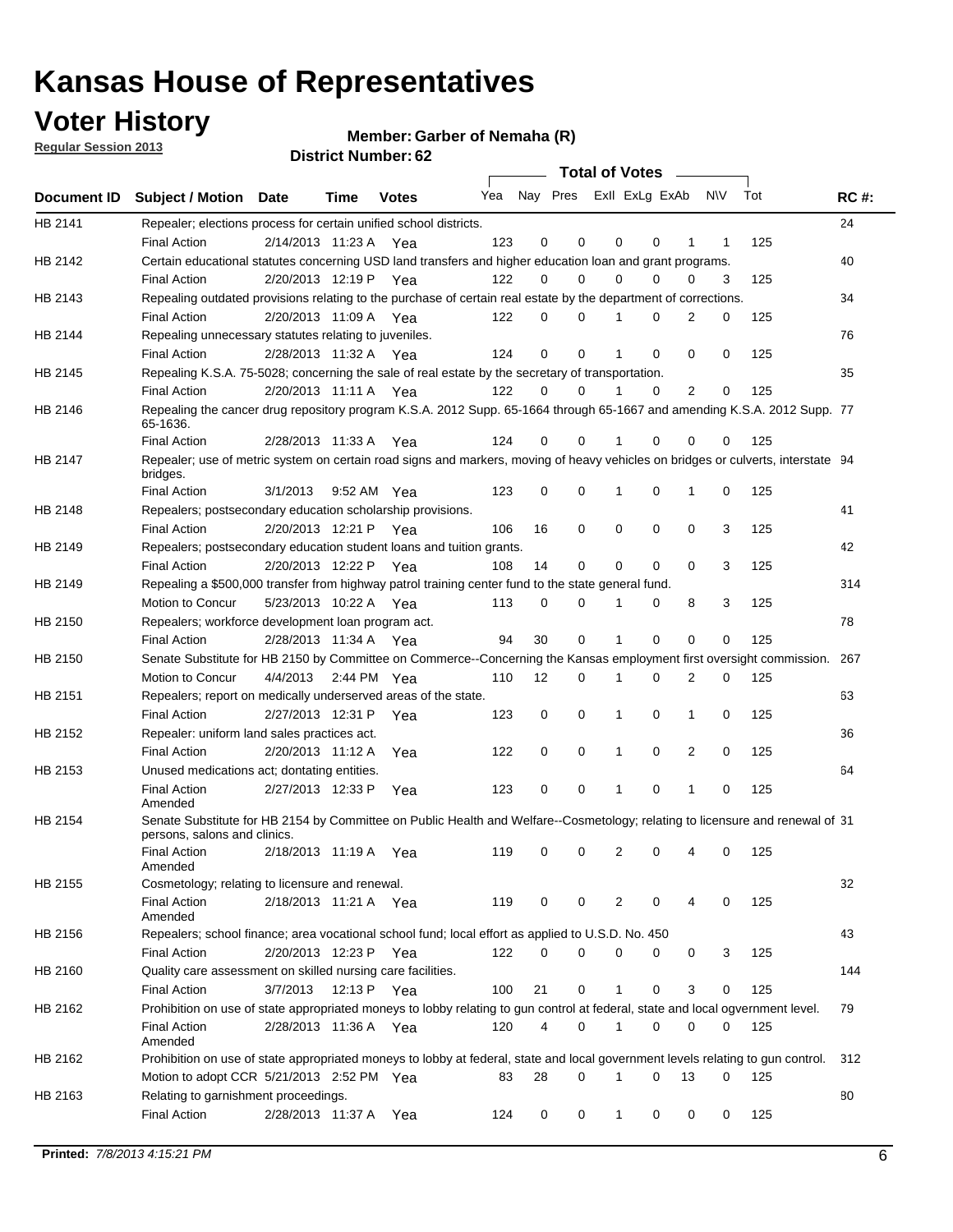## **Voter History**

**Regular Session 2013**

#### **Member: Garber of Nemaha (R)**

|                    |                                                                                                                                                                                                                                    |                       |             | וסוש ואוווואדו וואווו |     |              |          | <b>Total of Votes</b> |          | $\sim$ |                |     |             |
|--------------------|------------------------------------------------------------------------------------------------------------------------------------------------------------------------------------------------------------------------------------|-----------------------|-------------|-----------------------|-----|--------------|----------|-----------------------|----------|--------|----------------|-----|-------------|
| <b>Document ID</b> | <b>Subject / Motion Date</b>                                                                                                                                                                                                       |                       | Time        | <b>Votes</b>          |     | Yea Nay Pres |          | Exll ExLg ExAb        |          |        | <b>NV</b>      | Tot | <b>RC#:</b> |
| HB 2164            | Relating to jurors; information disqualifying prospective juror from jury service.                                                                                                                                                 |                       |             |                       |     |              |          |                       |          |        |                |     | 47          |
|                    | <b>Final Action</b><br>Amended                                                                                                                                                                                                     | 2/25/2013 12:12 P Yea |             |                       | 75  | 45           | 0        | 0                     | 0        | 0      | 5              | 125 |             |
| HB 2164            | Juries and grand juries.                                                                                                                                                                                                           |                       |             |                       |     |              |          |                       |          |        |                |     | 284         |
|                    | Motion to Adopt CCR 4/5/2013                                                                                                                                                                                                       |                       | 5:53 PM Yea |                       | 92  | 28           | 0        | 2                     | 0        | 2      | $\mathbf{1}$   | 125 |             |
| HB 2166            | Sub HB 2166 by Committee on Judiciary -- Relating to the medical assistance recovery program.                                                                                                                                      |                       |             |                       |     |              |          |                       |          |        |                |     | 165         |
|                    | Final Action Sub Bill 3/19/2013 10:34 A Yea<br>Amended                                                                                                                                                                             |                       |             |                       | 112 | 11           | 0        | 1                     | 0        | 1      | 0              | 125 |             |
| HB 2167            | Establishing Native American legislative day at the capitol.                                                                                                                                                                       |                       |             |                       |     |              |          |                       |          |        |                |     | 54          |
|                    | <b>Final Action</b>                                                                                                                                                                                                                | 2/26/2013 2:17 PM Yea |             |                       | 119 | 0            | 0        | 2                     | 0        | 2      | 2              | 125 |             |
| HB 2167            | Senate Substitute for HB 2167 by Committee on Federal and State Affairs -- Concerning fireworks; regulations thereof.                                                                                                              |                       |             |                       |     |              |          |                       |          |        |                |     | 261         |
|                    | Motion to Concur                                                                                                                                                                                                                   | 4/4/2013              | 11:11 A     | Nav                   | 100 | 23           | 0        | 1                     | 0        | 1      | 0              | 125 |             |
| HB 2169            | Allowing for proceedings to determine final disposition of prisoner's pending probation revocations.                                                                                                                               |                       |             |                       |     |              |          |                       |          |        |                |     | 49          |
|                    | <b>Final Action</b>                                                                                                                                                                                                                | 2/26/2013 2:10 PM Yea |             |                       | 119 | 0            | 0        | 0                     | 0        | 0      | 6              | 125 |             |
| HB 2170            | Concerning sentencing dispositions, probation and postrelease supervision.                                                                                                                                                         |                       |             |                       |     |              |          |                       |          |        |                |     | 110         |
|                    | <b>Final Action</b><br>Amended                                                                                                                                                                                                     | 3/1/2013              | 10:23 A Yea |                       | 79  | 44           | 0        | 1                     | 0        | 1      | 0              | 125 |             |
| HB 2170            | Concerning sentencing dispositions, probation and postrelease supervision.                                                                                                                                                         |                       |             |                       |     |              |          |                       |          |        |                |     | 256         |
|                    | Motion to Concur                                                                                                                                                                                                                   | 4/1/2013              | 10:54 A     | <b>NV</b>             | 75  | 44           | 0        | $\mathbf{1}$          | 0        | 2      | 3              | 125 |             |
| HB 2172            | Cemeteries; cemetery corporations and cemetery merchandise.                                                                                                                                                                        |                       |             |                       |     |              |          |                       |          |        |                |     | 81          |
|                    | <b>Final Action</b><br>Amended                                                                                                                                                                                                     | 2/28/2013 11:38 A     |             | Yea                   | 124 | 0            | $\Omega$ | 1                     | $\Omega$ | 0      | 0              | 125 |             |
| HB 2176            | The Eisenhower foundation license plate.                                                                                                                                                                                           |                       |             |                       |     |              |          |                       |          |        |                |     | 57          |
|                    | <b>Final Action</b>                                                                                                                                                                                                                | 2/27/2013 12:11 P     |             | Nay                   | 112 | 11           | 0        | 0                     | 0        |        | 1              | 125 |             |
| HB 2177            | Relating to motor carriers; concerning safety rules and regulations; certificates of convenience and necessity; transportation of 55<br>certain materials.                                                                         |                       |             |                       |     |              |          |                       |          |        |                |     |             |
|                    | <b>Final Action</b><br>Amended                                                                                                                                                                                                     | 2/26/2013 2:18 PM Yea |             |                       | 119 | 0            | 0        | 2                     | 0        | 2      | $\overline{2}$ | 125 |             |
| HB 2179            | Amending the secretary of labor's role of taking assignment of wage claims.                                                                                                                                                        |                       |             |                       |     |              |          |                       |          |        |                |     | 111         |
|                    | <b>Final Action</b><br>Amended                                                                                                                                                                                                     | 3/1/2013              | 10:24 A Yea |                       | 87  | 36           | 0        | 1                     | $\Omega$ |        | 0              | 125 |             |
| HB 2181            | Authorizing licensing bodies to accept certain online distance education courses towards licensure for military service member 55<br>applicants                                                                                    |                       |             |                       |     |              |          |                       |          |        |                |     |             |
|                    | <b>Final Action</b>                                                                                                                                                                                                                | 2/27/2013 12:34 P     |             | Yea                   | 123 | 0            | 0        | 1                     | 0        | 1      | 0              | 125 |             |
| HB 2182            | Relating to grand juries.                                                                                                                                                                                                          |                       |             |                       |     |              |          |                       |          |        |                |     | 152         |
|                    | <b>Final Action</b><br>Amended                                                                                                                                                                                                     | 3/13/2013 11:20 A     |             | Yea                   | 100 | 24           | 0        | 0                     | 0        | 1      | 0              | 125 |             |
| HB 2183            | Substitute HB 2183 by Committee on Health and Human Services - - designation and control of infectious and contagious<br>diseases.                                                                                                 |                       |             |                       |     |              |          |                       |          |        |                |     | 112         |
|                    | Final Action Sub Bill 3/1/2013<br>Amended                                                                                                                                                                                          |                       |             | 10:26 A Yea           | 122 | $\mathbf{1}$ | 0        | 1                     | 0        | 1      | 0              | 125 |             |
| HB 2183            | Substitute HB 2183 by Committee on Health and Human Services -- department of health and environment statutory duties<br>and functions, infectious and contagious diseases, laboratory services, health information technology and |                       |             |                       |     |              |          |                       |          |        |                |     | 297         |
|                    | Motion to Adopt CCR 4/5/2013                                                                                                                                                                                                       |                       | 9:37 PM Yea |                       | 120 | 0            | 0        | 2                     | 0        | 2      | $\mathbf 1$    | 125 |             |
| HB 2185            | Consolidation of citites and counties; dual majority vote.                                                                                                                                                                         |                       |             |                       |     |              |          |                       |          |        |                |     | 113         |
|                    | <b>Final Action</b><br>Amended                                                                                                                                                                                                     | 3/1/2013              |             | 10:27 A Yea           | 119 | 4            | 0        | 1                     | 0        | 1      | 0              | 125 |             |
| HB 2193            | Public facilities; accessiblity standards for disabled persons.                                                                                                                                                                    |                       |             |                       |     |              |          |                       |          |        |                |     | 145         |
|                    | <b>Final Action</b>                                                                                                                                                                                                                | 3/7/2013              | 12:14 P     | Yea                   | 121 | 0            | 0        | 1                     | 0        | 3      | 0              | 125 |             |
| HB 2195            | Claims against the state; 2012 Joint Committee recommendations.                                                                                                                                                                    |                       |             |                       |     |              |          |                       |          |        |                |     | 146         |
|                    | <b>Final Action</b><br>Amended                                                                                                                                                                                                     | 3/7/2013              | 12:16 P Yea |                       | 110 | 10           | 0        | $\mathbf{1}$          | 0        | 3      | $\mathbf{1}$   | 125 |             |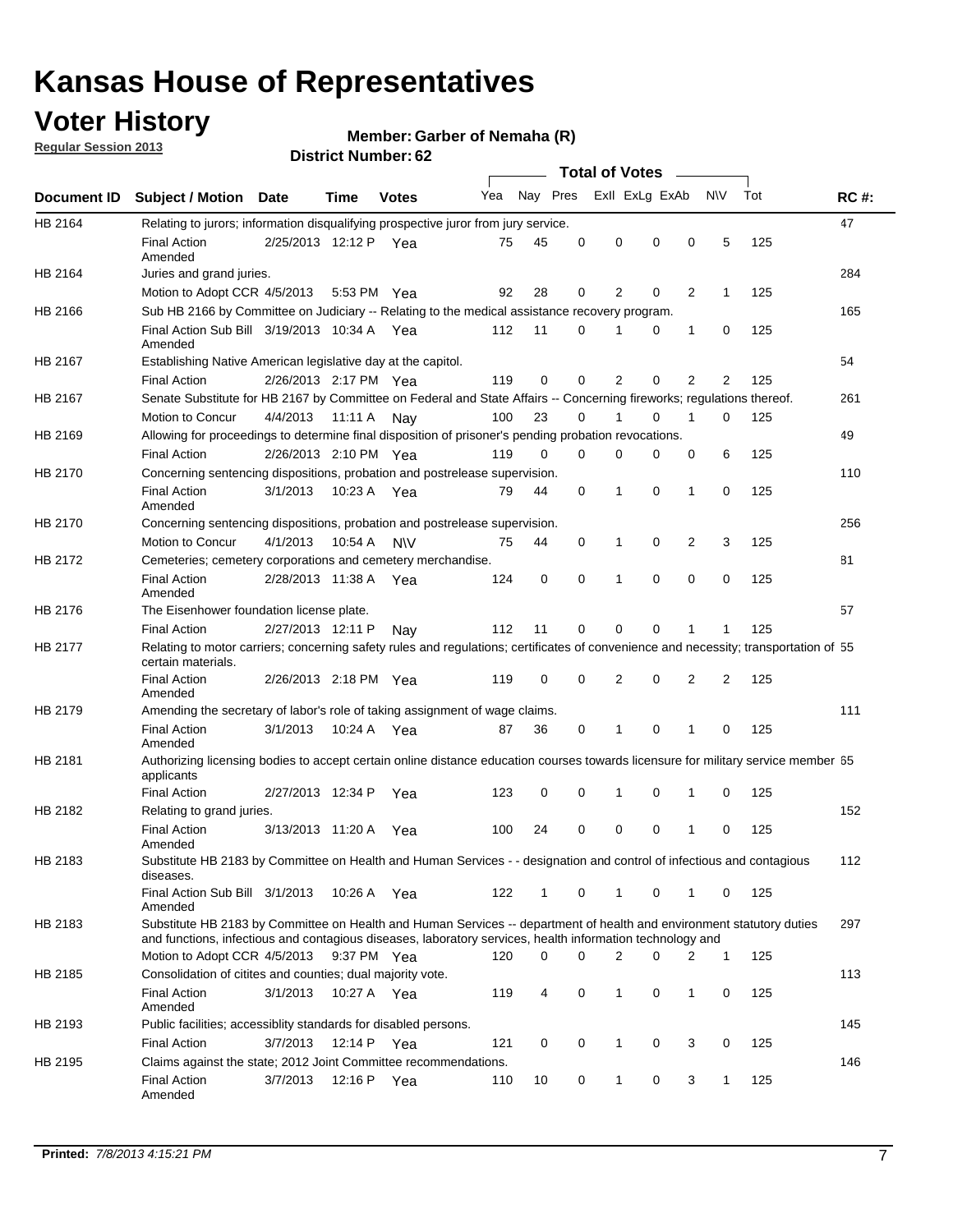## **Voter History**

**Member: Garber of Nemaha (R)** 

**Regular Session 2013**

|                |                                                                                                                                                                             |                       |             |              |     |             |   | <b>Total of Votes</b> |   |                |              |     |             |
|----------------|-----------------------------------------------------------------------------------------------------------------------------------------------------------------------------|-----------------------|-------------|--------------|-----|-------------|---|-----------------------|---|----------------|--------------|-----|-------------|
| Document ID    | <b>Subject / Motion Date</b>                                                                                                                                                |                       | Time        | <b>Votes</b> | Yea | Nay Pres    |   | Exll ExLg ExAb        |   |                | <b>NV</b>    | Tot | <b>RC#:</b> |
| HB 2197        | Kansas state high school activities association; membership of board of directors and executive board.                                                                      |                       |             |              |     |             |   |                       |   |                |              |     | 249         |
|                | <b>Emergency Final</b><br><b>Action Amend</b>                                                                                                                               | 3/26/2013 8:46 PM Yea |             |              | 69  | 53          | 0 |                       | 0 | 2              | 0            | 125 |             |
| HB 2199        | Second amendment protection act.                                                                                                                                            |                       |             |              |     |             |   |                       |   |                |              |     | 157         |
|                | <b>Final Action</b><br>Amended                                                                                                                                              | 3/14/2013 11:34 A     |             | Yea          | 94  | 29          | 0 | 0                     | 0 | 2              | 0            | 125 |             |
| HB 2199        | Senate Substitute for HB 2199 by Committee on Federal and State Affairs--Secretary of Administration; successor; diretor of                                                 |                       |             |              |     |             |   |                       |   |                |              |     | 313         |
|                | accounts and reports; certain rules and regulations; Kansas liquor control act.                                                                                             |                       |             |              |     |             |   |                       |   |                |              |     |             |
|                | Motion to adopt CCR 5/22/2013 2:17 PM Yea                                                                                                                                   |                       |             |              | 89  | 23          | 0 | 1                     | 0 | 12             | 0            | 125 |             |
| HB 2200        | Executive chief information technology officer; office of information tehcnology services.                                                                                  |                       |             |              |     |             |   |                       |   |                |              |     | 114         |
|                | <b>Final Action</b><br>Amended                                                                                                                                              | 3/1/2013              | 10:28 A     | Yea          | 121 | 2           | 0 | 1                     | 0 | 1              | 0            | 125 |             |
| HB 2201        | Telecommunications; regulation by the state corporation commission and distributions from the Kansas universal service<br>fund.                                             |                       |             |              |     |             |   |                       |   |                |              |     | 33          |
|                | <b>Final Action</b><br>Amended                                                                                                                                              | 2/18/2013 11:24 A     |             | Yea          | 118 | 1           | 0 | 2                     | 0 | 4              | 0            | 125 |             |
| HB 2201        | Telecommunications; regulation by the state corporation commission and distributions from the Kansas universal service<br>fund.                                             |                       |             |              |     |             |   |                       |   |                |              |     | 278         |
|                | Motion to Adopt CCR 4/5/2013                                                                                                                                                |                       | 12:57 P     | Yea          | 99  | 20          | 0 | 2                     | 0 | 3              | $\mathbf{1}$ | 125 |             |
| HB 2202        | Providing automatic relief from certain motor carrier restrictions upon the governor's declaration of emergency.                                                            |                       |             |              |     |             |   |                       |   |                |              |     | 44          |
|                | <b>Final Action</b><br>Amended                                                                                                                                              | 2/20/2013 12:25 P     |             | Yea          | 122 | 0           | 0 | 0                     | 0 | 0              | 3            | 125 |             |
| HB 2203        | Relating to exercise of religion.                                                                                                                                           |                       |             |              |     |             |   |                       |   |                |              |     | 115         |
|                | <b>Final Action</b><br>Amended                                                                                                                                              | 3/1/2013              | 10:31 A     | Yea          | 109 | 14          | 0 | 1                     | 0 | 1              | 0            | 125 |             |
| HB 2203        | Relating to exercise of religion.                                                                                                                                           |                       |             |              |     |             |   |                       |   |                |              |     | 200         |
|                | Motion to Concur                                                                                                                                                            | 3/25/2013 9:41 AM     |             | Yea          | 109 | 12          | 0 | 2                     | 0 | 2              | 0            | 125 |             |
| HB 2204        | Relating to redemption of real property.                                                                                                                                    |                       |             |              |     |             |   |                       |   |                |              |     | 116         |
|                | <b>Final Action</b>                                                                                                                                                         | 3/1/2013              | 10:32 A     | Yea          | 123 | $\mathbf 0$ | 0 | 1                     | 0 | $\mathbf{1}$   | 0            | 125 |             |
| HB 2204        | Amended<br>Extending the judicial branch surcharge for two years.                                                                                                           |                       |             |              |     |             |   |                       |   |                |              |     | 308         |
|                | Motion to adopt CCR 5/13/2013 10:38 A Yea                                                                                                                                   |                       |             |              | 121 | 1           | 0 | 0                     | 0 | 3              | 0            | 125 |             |
| HB 2205        | Adoption hearings; time and waiver of notice.                                                                                                                               |                       |             |              |     |             |   |                       |   |                |              |     | 117         |
|                | <b>Final Action</b>                                                                                                                                                         | 3/1/2013              |             |              | 123 | 0           | 0 | 1                     | 0 | 1              | 0            | 125 |             |
|                | Amended                                                                                                                                                                     |                       | 10:33 A Yea |              |     |             |   |                       |   |                |              |     |             |
| HB 2207        | Substitute HB 2207 by Committee on Agriculture and Natural Resources--Amending provisions relating to the regulation and<br>certification of animal feeding facilities.     |                       |             |              |     |             |   |                       |   |                |              |     | 56          |
|                | Final Action Sub Bill 2/26/2013 2:20 PM Yea                                                                                                                                 |                       |             |              | 119 | 0           | 0 | 2                     | 0 | $\overline{2}$ | 2            | 125 |             |
| <b>HB 2207</b> | Substitute HB 2207 by Committee on Agriculture and Natural Resources--Amending provisions relating to the regulation and 257<br>certification of animal feeding facilities. |                       |             |              |     |             |   |                       |   |                |              |     |             |
|                | Motion to Concur                                                                                                                                                            | 4/1/2013              | 2:23 PM Yea |              | 119 | 0           | 0 | 1                     | 0 | 3              | 2            | 125 |             |
| HB 2209        | Amendments to the Kansas offender registration act.                                                                                                                         |                       |             |              |     |             |   |                       |   |                |              |     | 66          |
|                | <b>Final Action</b><br>Amended                                                                                                                                              | 2/27/2013 12:35 P Yea |             |              | 123 | 0           | 0 | $\mathbf{1}$          | 0 | $\mathbf{1}$   | 0            | 125 |             |
| HB 2210        | Elections; change of party affiliation.                                                                                                                                     |                       |             |              |     |             |   |                       |   |                |              |     | 132         |
|                | <b>Emergency Final</b><br><b>Action Amend</b>                                                                                                                               | 3/1/2013              | 1:02 PM Yea |              | 72  | 49          | 0 |                       | 0 | 1              | 2            | 125 |             |
| HB 2212        | Concerning the requirements to receiving a service grant through the veterans claims assistance program.                                                                    |                       |             |              |     |             |   |                       |   |                |              |     | 118         |
|                | <b>Final Action</b>                                                                                                                                                         | 3/1/2013              |             | 10:34 A Yea  | 123 | 0           | 0 | $\mathbf{1}$          | 0 | 1              | 0            | 125 |             |
| HB 2213        | Member elections and retirement benefit determinations and one-time payments under KPERS act of 2015.                                                                       |                       |             |              |     |             |   |                       |   |                |              |     | 27          |
|                | <b>Final Action</b><br>Amended                                                                                                                                              | 2/15/2013 11:19 A Yea |             |              | 115 | 0           | 0 | 2                     | 2 | 3              | 3            | 125 |             |
| HB 2213        | Member elections and retirement benefit determinations and one-time payments under KPERS act of 2015.                                                                       |                       |             |              |     |             |   |                       |   |                |              |     | 311         |
|                | Motion to adopt CCR 5/20/2013 2:11 PM Yea                                                                                                                                   |                       |             |              | 104 | $\Omega$    | 0 | 1                     | 0 | 16             | 4            | 125 |             |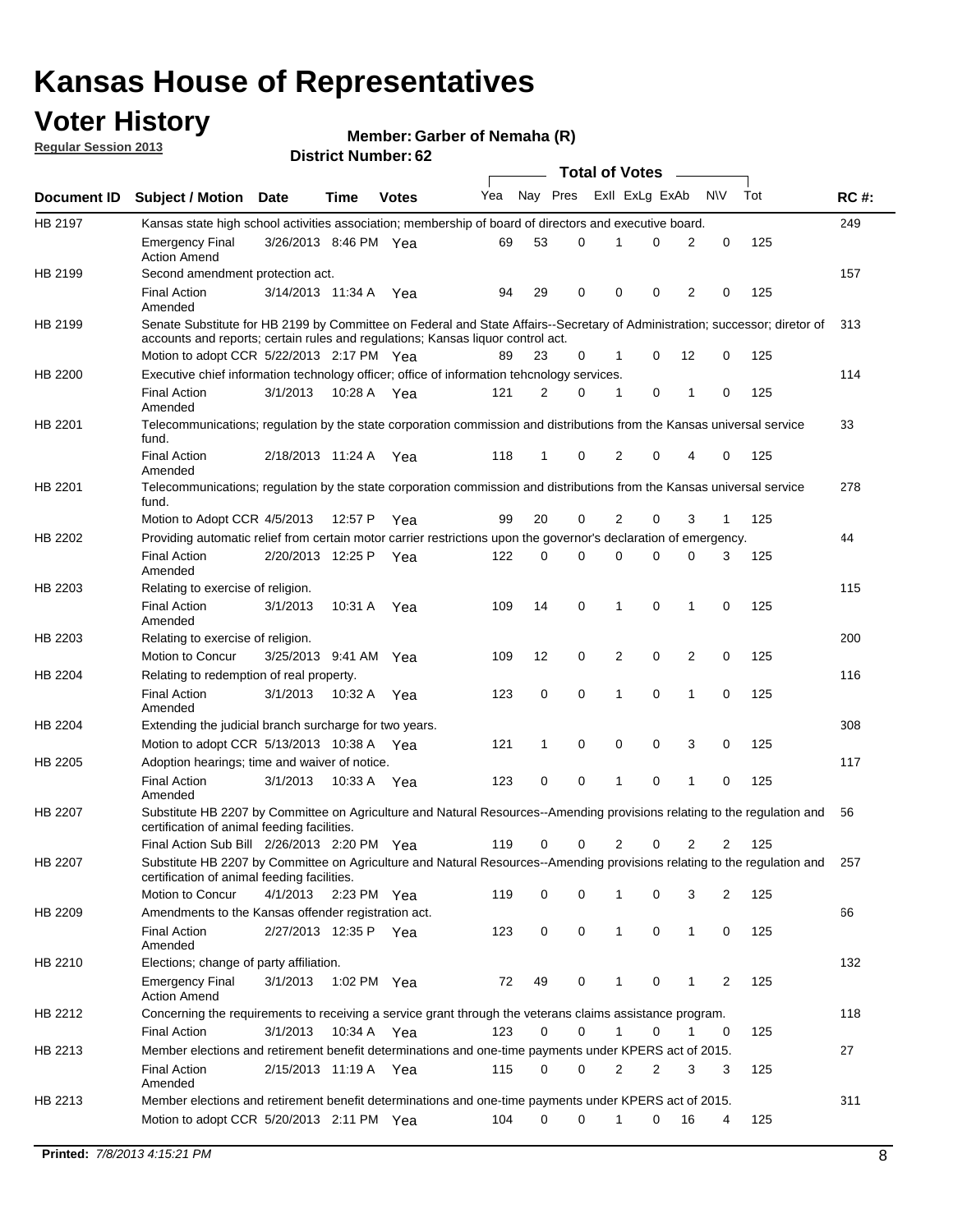## **Voter History**

**Member: Garber of Nemaha (R)** 

**Regular Session 2013**

|                    |                                                                                                                                                                                                       |                       |             | אט , וסעווווטקו , טב |                             |              |          | <b>Total of Votes</b> |             | $\sim$         |           |     |             |
|--------------------|-------------------------------------------------------------------------------------------------------------------------------------------------------------------------------------------------------|-----------------------|-------------|----------------------|-----------------------------|--------------|----------|-----------------------|-------------|----------------|-----------|-----|-------------|
| <b>Document ID</b> | <b>Subject / Motion</b>                                                                                                                                                                               | Date                  | Time        | <b>Votes</b>         | Yea Nay Pres ExII ExLg ExAb |              |          |                       |             |                | <b>NV</b> | Tot | <b>RC#:</b> |
| HB 2216            | Repealing certain joint committees and amending related statutes; amending the joint committees on special claims against<br>the state.                                                               |                       |             |                      |                             |              |          |                       |             |                |           |     | 119         |
|                    | <b>Final Action</b><br>Amended                                                                                                                                                                        | 3/1/2013              | 10:36 A     | Yea                  | 91                          | 32           | 0        | 1                     | 0           | 1              | 0         | 125 |             |
| HB 2216            | Repealing certain joint committees and amending related statutes; amending the joint committees on special claims against<br>the state.                                                               |                       |             |                      |                             |              |          |                       |             |                |           |     | 323         |
|                    | Motion to adopt CCR 6/2/2013                                                                                                                                                                          |                       | 12:18 A     | Yea                  | 81                          | 28           | 0        | 1                     | 0           | 6              | 9         | 125 |             |
| HB 2217            | Creating the crime of female genital mutilation and setting the penalty.                                                                                                                              |                       |             |                      |                             |              |          |                       |             |                |           |     | 120         |
|                    | <b>Final Action</b><br>Amended                                                                                                                                                                        | 3/1/2013              |             | 10:37 A Yea          | 123                         | 0            | 0        | 1                     | $\mathbf 0$ | $\mathbf{1}$   | 0         | 125 |             |
| HB 2218            | Driving under the influence of alcohol or drugs; tests; implied consent; administrative hearings.                                                                                                     |                       |             |                      |                             |              |          |                       |             |                |           |     | 82          |
|                    | <b>Final Action</b>                                                                                                                                                                                   | 2/28/2013 11:40 A Yea |             |                      | 124                         | 0            | 0        | 1                     | $\Omega$    | 0              | 0         | 125 |             |
| HB 2218            | Driving under the influence of alcohol or drugs; boating under the influence of alcohol or drugs; tests; implied consent;<br>administrative hearings; aggravated battery DUI.                         |                       |             |                      |                             |              |          |                       |             |                |           |     | 303         |
|                    | Motion to adopt CCR 5/9/2013                                                                                                                                                                          |                       | 11:46 A Yea |                      | 120                         | 2            | 0        | 1                     | 0           | 1              | 1         | 125 |             |
| HB 2221            | Enacting the equal access act; school employees; professional employees organization.                                                                                                                 |                       |             |                      |                             |              |          |                       |             |                |           |     | 83          |
|                    | <b>Final Action</b>                                                                                                                                                                                   | 2/28/2013 11:42 A Yea |             |                      | 71                          | 53           | 0        | 1                     | 0           | 0              | 0         | 125 |             |
| HB 2222            | School districts; bullying policies.<br><b>Emergency Final</b>                                                                                                                                        | 3/1/2013              |             | 1:13 PM Yea          | 119                         | $\mathbf{1}$ | 1        | 1                     | 0           | $\mathbf{1}$   | 2         | 125 | 141         |
|                    | <b>Action Amend</b>                                                                                                                                                                                   |                       |             |                      |                             |              |          |                       |             |                |           |     |             |
| HB 2228            | Decreased employer payments to group insurance reserve fund for KPERS plan of death and long-term disability benefits<br>during fiscal years 2014 and 2015.                                           |                       |             |                      |                             |              |          |                       |             |                |           |     | 28          |
|                    | <b>Final Action</b><br>Amended                                                                                                                                                                        | 2/15/2013 11:21 A Yea |             |                      | 115                         | 0            | 0        | 2                     | 2           | 3              | 3         | 125 |             |
| HB 2231            | Substitute HB 2231 by Committee on Appropriations - Appropriations for FY 2014, FY 2015, FY 2016, FY 2017 and FY 2018<br>for various state agencies; capital improvement projects.                    |                       |             |                      |                             |              |          |                       |             |                |           |     | 177         |
|                    | Final Action Sub Bill 3/20/2013 10:29 A Yea<br>Amended                                                                                                                                                |                       |             |                      | 68                          | 55           | 0        |                       | 0           | 1              | 0         | 125 |             |
| HB 2234            | Contracts between the Kansas turnpike authority and the Kansas department of transportation.                                                                                                          |                       |             |                      |                             |              |          |                       |             |                |           |     | 151         |
|                    | <b>Final Action</b><br>Amended                                                                                                                                                                        | 3/11/2013 11:16 A Yea |             |                      | 81                          | 41           | $\Omega$ | 0                     | 1           | $\overline{2}$ | 0         | 125 |             |
| HB 2234            | Naming the secretary of transportation as the director of operations of the Kansas turnpike authority; pertaining to certain<br>contracts between the authority and the department of transportation. |                       |             |                      |                             |              |          |                       |             |                |           |     | 299         |
|                    | Motion to Adopt CCR 4/5/2013                                                                                                                                                                          |                       | 10:12 P     | Yea                  | 76                          | 44           | 0        | 2                     | 0           | 2              | 1         | 125 |             |
| HB 2244            | Taxation of watercraft.<br><b>Emergency Final</b>                                                                                                                                                     | 3/26/2013 8:49 PM Yea |             |                      | 107                         | 15           | 0        | 1                     | 0           | 2              | 0         | 125 | 250         |
|                    | <b>Action Amend</b>                                                                                                                                                                                   |                       |             |                      |                             |              |          |                       |             |                |           |     |             |
| HB 2249            | City annexation of fire district land; double taxation; refund.                                                                                                                                       |                       |             |                      |                             |              |          |                       |             |                |           |     | 121         |
|                    | Final Action 3/1/2013 10:39 A Yea<br>Amended                                                                                                                                                          |                       |             |                      | 101                         | 22           | 0        | $\mathbf{1}$          | 0           | $\mathbf{1}$   | 0         | 125 |             |
| HB 2249            | Certain property issues; fire districts; historic preservation; solid waste.                                                                                                                          |                       |             |                      |                             |              |          |                       |             |                |           |     | 310         |
|                    | Motion to Adopt CCR 5/17/2013 10:25 A Yea                                                                                                                                                             |                       |             |                      | 92                          | 18           | 0        | 1                     | 0           | 14             | 0         | 125 |             |
| HB 2252            | Eliminating the statute of limitations for prosecutions of rape and aggravated criminal sodomy.                                                                                                       |                       |             |                      |                             |              |          |                       |             |                |           |     | 122         |
|                    | <b>Final Action</b><br>Amended                                                                                                                                                                        | 3/1/2013              | 10:40 A Yea |                      | 123                         | 0            | 0        | 1                     | 0           | $\mathbf{1}$   | 0         | 125 |             |
| HB 2253            | Abortion; prohibiting funding for abortion services; amending late-term abortion and woman's- right-to-know statutes.                                                                                 |                       |             |                      |                             |              |          |                       |             |                |           |     | 178         |
|                    | <b>Final Action</b><br>Amended                                                                                                                                                                        | 3/20/2013 10:31 A Yea |             |                      | 92                          | 31           | 0        | 1                     | 0           | 1              | 0         | 125 |             |
| HB 2253            | Abortion; prohibiting funding for abortion services; amending late-term abortion and woman's- right-to-know statutes.                                                                                 |                       |             |                      |                             |              |          |                       |             |                |           |     | 301         |
|                    | Motion to Adopt CCR 4/5/2013                                                                                                                                                                          |                       |             | 10:34 P Yea          | 90                          | 30           | 0        | 2                     | 0           | 2              | 1         | 125 |             |
| HB 2255            | Economic development; investments in telecommunications machinery and equipment.                                                                                                                      |                       |             |                      |                             |              |          |                       |             |                |           |     | 142         |
|                    | EFA Sub Bill<br>Amended                                                                                                                                                                               | 3/1/2013              |             | 1:15 PM $Yea$        | 116                         | 5            | 0        | 1                     | 0           | 1              | 2         | 125 |             |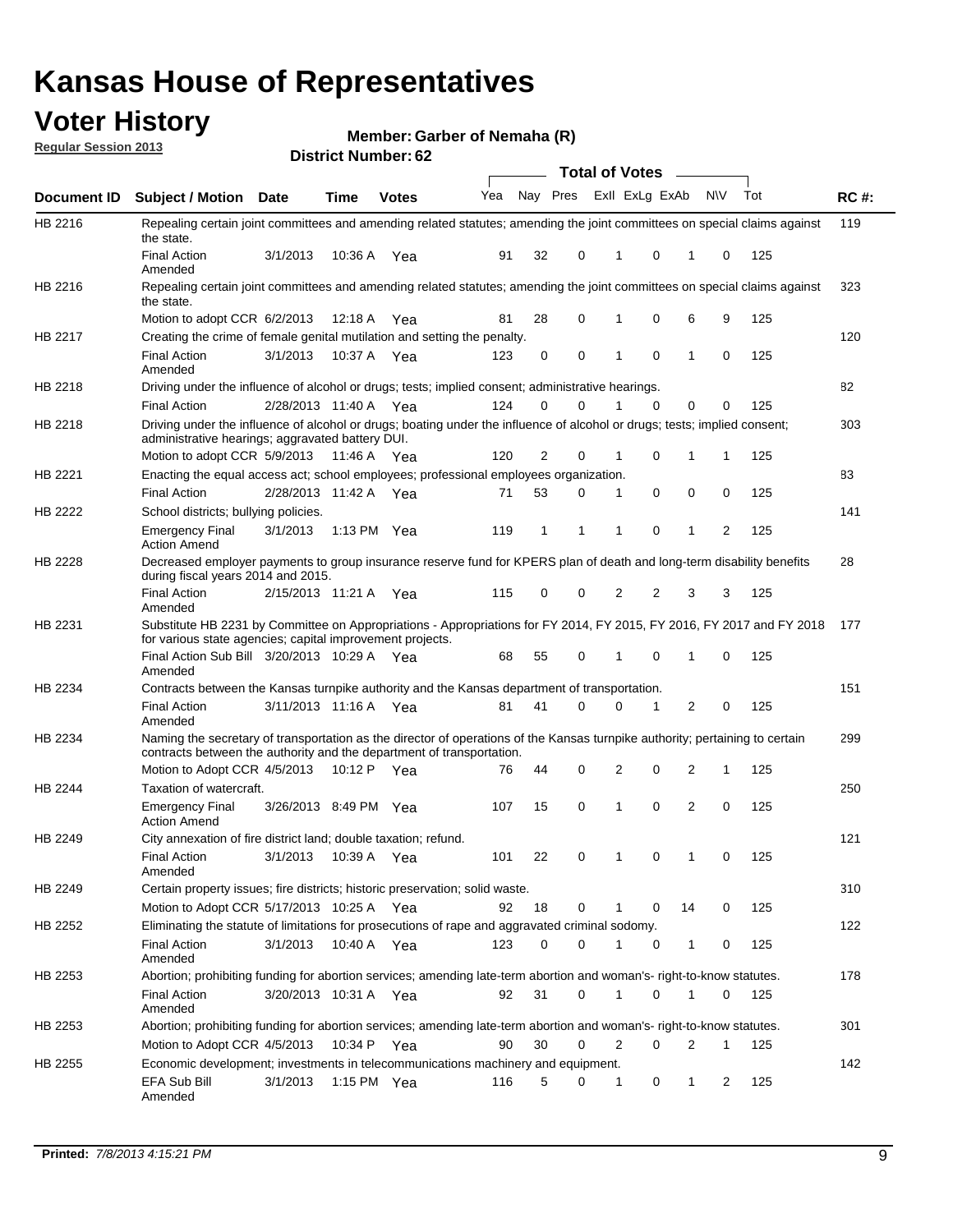## **Voter History**

**Member: Garber of Nemaha (R)** 

**Regular Session 2013**

|                    |                                                                                                                                                                                       |                       | אט הסעוווטנו ועוווסו |              |     |                         |             | <b>Total of Votes</b> |              | $\sim$         |              |     |             |
|--------------------|---------------------------------------------------------------------------------------------------------------------------------------------------------------------------------------|-----------------------|----------------------|--------------|-----|-------------------------|-------------|-----------------------|--------------|----------------|--------------|-----|-------------|
| <b>Document ID</b> | <b>Subject / Motion</b>                                                                                                                                                               | Date                  | Time                 | <b>Votes</b> | Yea | Nay Pres Exll ExLg ExAb |             |                       |              |                | N\V          | Tot | <b>RC#:</b> |
| HB 2259            | Domestic relations; relating to dissolution of marriage;                                                                                                                              |                       |                      |              |     |                         |             |                       |              |                |              |     | 58          |
|                    | <b>Final Action</b>                                                                                                                                                                   | 2/27/2013 12:12 P     |                      | Yea          | 123 | 0                       | 0           | 1                     | 0            | 1              | $\Omega$     | 125 |             |
| HB 2261            | Authorizing the expenditure of unencumbered balances held by school district; removing the cap for contingency reserve<br>fund.                                                       |                       |                      |              |     |                         |             |                       |              |                |              |     | 48          |
|                    | <b>Final Action</b><br>Amended                                                                                                                                                        | 2/25/2013 12:13 P     |                      | Yea          | 120 | 0                       | 0           | 0                     | 0            | 0              | 5            | 125 |             |
| HB 2261            | School districts; expenditure of unencumbered bala ces; removing the cap for contingency reserve fund; establishing celebrate 305<br>freedom week; bullying policies. ies.            |                       |                      |              |     |                         |             |                       |              |                |              |     |             |
|                    | Motion to adopt CCR 5/9/2013                                                                                                                                                          |                       | 2:25 PM Yea          |              | 119 | 1                       | 0           |                       | 0            | 4              | 0            | 125 |             |
| HB 2262            | Substitute HB 2262 by Committee on Appropriations - Amending the percentage amount that is deposited into the oil and gas 210<br>valuation depletion trust fund from 12.41% to 8.25%. |                       |                      |              |     |                         |             |                       |              |                |              |     |             |
|                    | Final Action Sub Bill 3/26/2013 9:58 AM Yea                                                                                                                                           |                       |                      |              | 96  | 23                      | 0           |                       | 0            | 5              | 0            | 125 |             |
| HB 2267            | Income tax, credits, high performance incentive program; subtraction modifications, certain expenses related to living dinor<br>organ donations.                                      |                       |                      |              |     |                         |             |                       |              |                |              |     | 252         |
|                    | <b>Emergency Final</b><br><b>Action Amend</b>                                                                                                                                         | 3/26/2013 8:52 PM Yea |                      |              | 106 | 16                      | 0           | 1                     | 0            | $\overline{2}$ | 0            | 125 |             |
| HB 2269            | John Bower memorial highway.                                                                                                                                                          |                       |                      |              |     |                         |             |                       |              |                |              |     | 84          |
|                    | <b>Final Action</b><br>Amended                                                                                                                                                        | 2/28/2013 11:44 A     |                      | Nay          | 114 | 10                      | 0           | 1                     | 0            | 0              | 0            | 125 |             |
| HB 2272            | Exempting IRB-purchased property from property taxatin without state ownerhsip requirement.                                                                                           |                       |                      |              |     |                         |             |                       |              |                |              |     | 123         |
|                    | <b>Final Action</b>                                                                                                                                                                   | 3/1/2013              | 10:41 A              | Yea          | 123 | 0                       | 0           | 1                     | 0            | $\mathbf{1}$   | 0            | 125 |             |
| HB 2278            | Creating a penalty enhancement for the theft or burglary of a firearm.                                                                                                                |                       |                      |              |     |                         |             |                       |              |                |              |     | 135         |
|                    | <b>Emergency Final</b><br><b>Action Amend</b>                                                                                                                                         | 3/1/2013              | 1:06 PM Yea          |              | 117 | 4                       | $\mathbf 0$ | $\mathbf 1$           | $\Omega$     | 1              | 2            | 125 |             |
| HB 2280            | School districts; establishing celebrate freedom week and related curriculum.                                                                                                         |                       |                      |              |     |                         |             |                       |              |                |              |     | 140         |
|                    | <b>Emergency Final</b><br><b>Action Amend</b>                                                                                                                                         | 3/1/2013              | 1:12 PM Yea          |              | 95  | 25                      | 1           | 1                     | 0            | 1              | 2            | 125 |             |
| HB 2294            | Kansas uniform securities act.                                                                                                                                                        |                       |                      |              |     |                         |             |                       |              |                |              |     | 124         |
|                    | <b>Final Action</b>                                                                                                                                                                   | 3/1/2013              | 10:42 A Yea          |              | 123 | 0                       | 0           | 1                     | $\mathbf 0$  | $\mathbf{1}$   | 0            | 125 |             |
| HB 2296            | Campaign finance; permitted uses of campaign funds.                                                                                                                                   |                       |                      |              |     |                         |             |                       |              |                |              |     | 148         |
|                    | <b>Final Action</b>                                                                                                                                                                   | 3/8/2013              | 11:12 A Yea          |              | 120 | $\mathbf{1}$            | 0           | 0                     | $\mathbf{1}$ | $\overline{2}$ | $\mathbf{1}$ | 125 |             |
| HB 2298            | Amending the crimes of interference with law enforcement and giving a false alarm.                                                                                                    |                       |                      |              |     |                         |             |                       |              |                |              |     | 136         |
|                    | <b>Emergency Final</b><br>Action                                                                                                                                                      | 3/1/2013              | 1:07 PM Yea          |              | 121 | 0                       | 0           | 1                     | 0            | $\mathbf{1}$   | 2            | 125 |             |
| HB 2302            | Relating to drug screening, criminal history record check and fingerprinting of certain persons and employees.                                                                        |                       |                      |              |     |                         |             |                       |              |                |              |     | 85          |
|                    | <b>Final Action</b><br>Amended                                                                                                                                                        | 2/28/2013 11:45 A Yea |                      |              | 124 | 0                       | $\Omega$    | 1                     | 0            | 0              | $\mathbf 0$  | 125 |             |
| HB 2303            | Relating to drivier's license fees; driving under the influence equipment fund.                                                                                                       |                       |                      |              |     |                         |             |                       |              |                |              |     | 125         |
|                    | <b>Final Action</b><br>Amended                                                                                                                                                        | 3/1/2013              | 10:44 A              | Yea          | 113 | 10                      | 0           | $\mathbf 1$           | 0            | 1              | 0            | 125 |             |
| HB 2305            | Kansas storage tank act and containment of underground storage tanks.                                                                                                                 |                       |                      |              |     |                         |             |                       |              |                |              |     | 126         |
|                    | <b>Final Action</b>                                                                                                                                                                   | 3/1/2013              | 10:45 A              | Yea          | 123 | 0                       | 0           | 1                     | 0            | 1              | 0            | 125 |             |
| HB 2305            | Kansas storage tank act and containment of underground storage tanks.                                                                                                                 |                       |                      |              |     |                         |             |                       |              |                |              |     | 197         |
|                    | Motion to Concur                                                                                                                                                                      | 3/22/2013 11:36 A     |                      | Yea          | 119 | 0                       | 0           | 2                     | 0            | 3              | $\mathbf{1}$ | 125 |             |
| HB 2311            | Increasing delinquent registration fees.                                                                                                                                              |                       |                      |              |     |                         |             |                       |              |                |              |     | 127         |
|                    | <b>Final Action</b>                                                                                                                                                                   | 3/1/2013              | 10:50 A              | Nay          | 24  | 99                      | 0           | $\mathbf{1}$          | 0            | $\mathbf{1}$   | 0            | 125 |             |
| HB 2312            | Kansas uninsurable health insurance plan; increase in life time limit.                                                                                                                |                       |                      |              |     |                         |             |                       |              |                |              |     | 95          |
|                    | <b>Final Action</b>                                                                                                                                                                   | 3/1/2013              | 9:53 AM Yea          |              | 123 | 0                       | 0           | 1                     | 0            | 1              | 0            | 125 |             |
| HB 2318            | Authorizing use of motorcycle headlamp modulation systems and side lamps.                                                                                                             |                       |                      |              |     |                         |             |                       |              |                |              |     | 128         |
|                    | <b>Final Action</b><br>Amended                                                                                                                                                        | 3/1/2013              | 10:52 A Yea          |              | 123 | 0                       | 0           | 1                     | 0            | 1              | 0            | 125 |             |
| HB 2318            | Authorizing use of motorcycle headlamp modulation systems and side lamps.                                                                                                             |                       |                      |              |     |                         |             |                       |              |                |              |     | 201         |
|                    | Motion to Concur                                                                                                                                                                      | 3/25/2013 9:44 AM Yea |                      |              | 121 | 0                       | 0           | 2                     | 0            | $\overline{2}$ | 0            | 125 |             |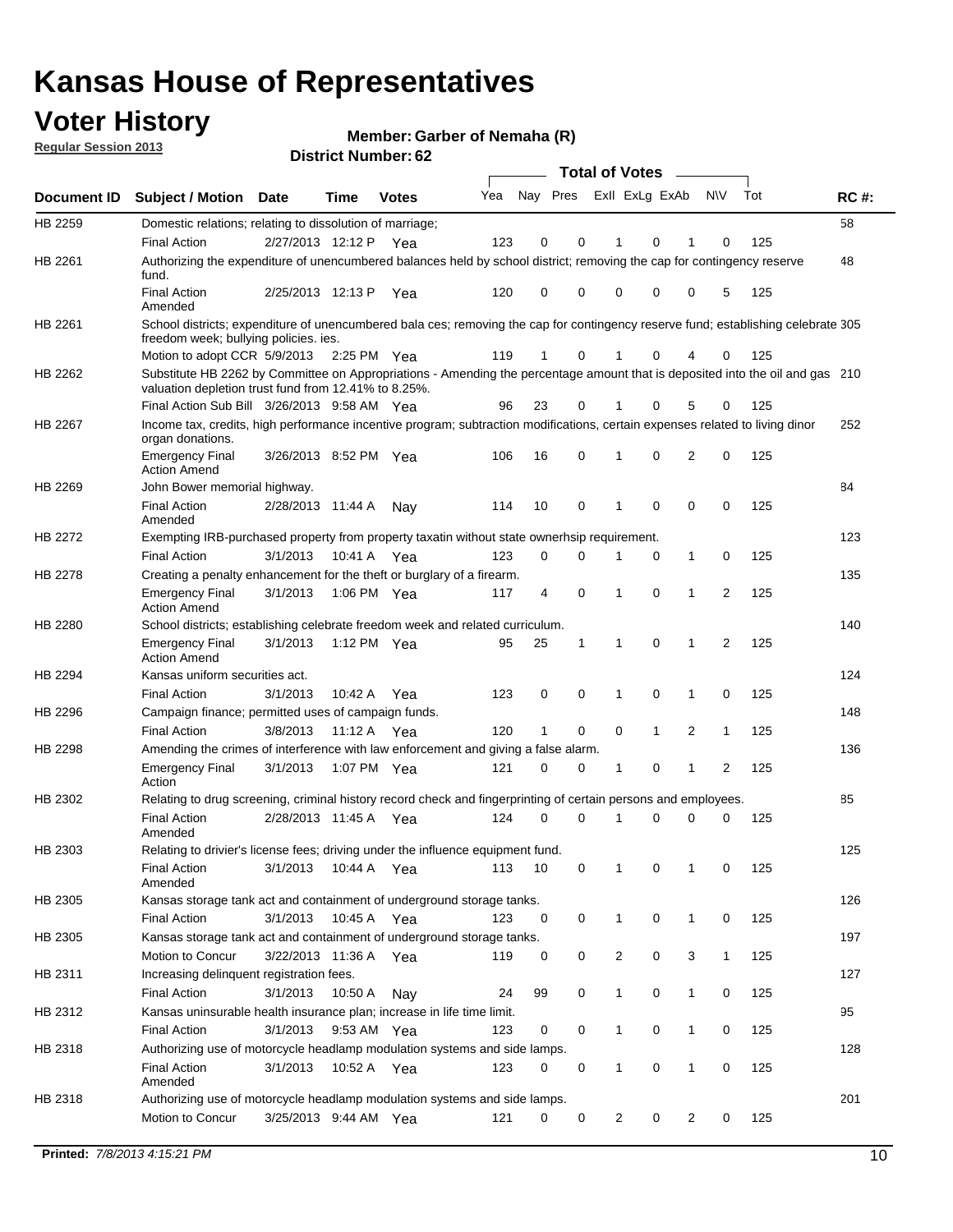## **Voter History**

**Regular Session 2013**

#### **Member: Garber of Nemaha (R)**

|             |                                                                                                                                                                                             |                       |             |              |     |             |             | <b>Total of Votes</b> |   |                |           |     |             |
|-------------|---------------------------------------------------------------------------------------------------------------------------------------------------------------------------------------------|-----------------------|-------------|--------------|-----|-------------|-------------|-----------------------|---|----------------|-----------|-----|-------------|
| Document ID | <b>Subject / Motion</b>                                                                                                                                                                     | Date                  | Time        | <b>Votes</b> | Yea | Nay Pres    |             | Exll ExLg ExAb        |   |                | <b>NV</b> | Tot | <b>RC#:</b> |
| HB 2319     | Creating the coalition of innovative districts act.                                                                                                                                         |                       |             |              |     |             |             |                       |   |                |           |     | 149         |
|             | <b>Final Action</b><br>Amended                                                                                                                                                              | 3/8/2013              | 11:17 A     | Yea          | 74  | 47          | 0           | 0                     | 1 | 3              | 0         | 125 |             |
| HB 2319     | Creating the coalition of innovative districts act.                                                                                                                                         |                       |             |              |     |             |             |                       |   |                |           |     | 279         |
|             | Motion to Adopt CCR 4/5/2013                                                                                                                                                                |                       | 1:03 PM Yea |              | 71  | 47          | 0           | 2                     | 0 | 3              | 2         | 125 |             |
| HB 2322     | Relating to the division of health of the department of health and environment.                                                                                                             |                       |             |              |     |             |             |                       |   |                |           |     | 86          |
|             | <b>Final Action</b><br>Amended                                                                                                                                                              | 2/28/2013 11:46 A Yea |             |              | 118 | 6           | 0           | 1                     | 0 | 0              | 0         | 125 |             |
| HB 2326     | VoIP and IP enabled services.                                                                                                                                                               |                       |             |              |     |             |             |                       |   |                |           |     | 129         |
|             | <b>Final Action</b><br>Amended                                                                                                                                                              | 3/1/2013              | 10:53 A     | Yea          | 123 | $\mathbf 0$ | 0           | $\mathbf{1}$          | 0 | 1              | 0         | 125 |             |
| HB 2338     | Courts; docket fees.                                                                                                                                                                        |                       |             |              |     |             |             |                       |   |                |           |     | 211         |
|             | <b>Final Action</b><br>Amended                                                                                                                                                              | 3/26/2013 10:00 A     |             | Yea          | 67  | 52          | 0           | 1                     | 0 | 5              | 0         | 125 |             |
| HB 2339     | Allowing insurers to return premiums to a policyholder separate from the notice of an adverse underwriting decision.                                                                        |                       |             |              |     |             |             |                       |   |                |           |     | 67          |
|             | <b>Final Action</b>                                                                                                                                                                         | 2/28/2013 11:16 A Yea |             |              | 124 | 0           | 0           |                       | 0 | 0              | 0         | 125 |             |
| HB 2339     | Combining life insurance with certain additional health related riders, insurance agents-lines of insurance, health insurance for 287<br>certain firefighters and law enforcement officers. |                       |             |              |     |             |             |                       |   |                |           |     |             |
|             | Motion to Adopt CCR 4/5/2013 7:15 PM Yea                                                                                                                                                    |                       |             |              | 116 | 4           | 0           | 2                     | 0 | 2              | -1        | 125 |             |
| HB 2343     | Relating to the secretary of health and environment; office of laboratory services.                                                                                                         |                       |             |              |     |             |             |                       |   |                |           |     | 130         |
|             | <b>Final Action</b>                                                                                                                                                                         | 3/1/2013              | 10:54 A Yea |              | 89  | 34          | 0           | 1                     | 0 | 1              | 0         | 125 |             |
| HB 2349     | School districts; audit by legislative post audit committee.                                                                                                                                |                       |             |              |     |             |             |                       |   |                |           |     | 87          |
|             | <b>Final Action</b><br>Amended                                                                                                                                                              | 2/28/2013 11:48 A Yea |             |              | 120 | 4           | $\mathbf 0$ | 1                     | 0 | 0              | 0         | 125 |             |
| HB 2349     | School districts; audit by legislative post audit committee.                                                                                                                                |                       |             |              |     |             |             |                       |   |                |           |     | 291         |
|             | Motion to Concur                                                                                                                                                                            | 4/5/2013              | 7:55 PM Yea |              | 118 | 2           | $\mathbf 0$ | 2                     | 0 | 2              | 1         | 125 |             |
| HB 2352     | Maximum benefits increased for certain members of the Kansas police and firemen's retirement system.                                                                                        |                       |             |              |     |             |             |                       |   |                |           |     | 88          |
|             | <b>Final Action</b>                                                                                                                                                                         | 2/28/2013 11:49 A     |             | Yea          | 124 | 0           | 0           | 1                     | 0 | 0              | 0         | 125 |             |
| HB 2353     | Adding certain controlled substances as schedule I drugs.                                                                                                                                   |                       |             |              |     |             |             |                       |   |                |           |     | 138         |
|             | <b>Emergency Final</b><br>Action                                                                                                                                                            | 3/1/2013              |             | 1:09 PM Yea  | 121 | 0           | 0           | 1                     | 0 | 1              | 2         | 125 |             |
| HB 2357     | 242nd engineer company ae" KS army national guard ae" membrial highway.                                                                                                                     |                       |             |              |     |             |             |                       |   |                |           |     | 96          |
|             | <b>Final Action</b>                                                                                                                                                                         | 3/1/2013              | 9:54 AM Yea |              | 123 | 0           | 0           | 1                     | 0 | 1              | 0         | 125 |             |
| HB 2357     | 242nd engineer company-KS army national guard- highway.                                                                                                                                     |                       |             |              |     |             |             |                       |   |                |           |     | 202         |
|             | Motion to Concur                                                                                                                                                                            | 3/25/2013 9:47 AM Yea |             |              | 121 | $\mathbf 0$ | $\mathbf 0$ | $\overline{2}$        | 0 | $\overline{2}$ | 0         | 125 |             |
| HB 2363     | Exempting certain aggregate mining operations from department of health and environment regulations.                                                                                        |                       |             |              |     |             |             |                       |   |                |           |     | 131         |
|             | <b>Final Action</b><br>Amended                                                                                                                                                              | 3/1/2013              | 10:56 A     | Yea          | 123 | 0           | 0           | 1                     | 0 | 1              | 0         | 125 |             |
| HB 2363     | Water; wastewater regulations for sand and gravel; streams, dams and water obstructions.                                                                                                    |                       |             |              |     |             |             |                       |   |                |           |     | 280         |
|             | Motion to Adopt CCR 4/5/2013                                                                                                                                                                |                       |             | 1:10 PM Yea  | 119 | 0           | 0           | 2                     | 0 | 3              |           | 125 |             |
| HB 2368     | Relating to the governor's mental health services planning council.                                                                                                                         |                       |             |              |     |             |             |                       |   |                |           |     | 137         |
|             | Emergency Final<br><b>Action Amend</b>                                                                                                                                                      | 3/1/2013              | 1:08 PM Yea |              | 121 | 0           | 0           | $\mathbf{1}$          | 0 | 1              | 2         | 125 |             |
| HB 2377     | Relating to court fees and costs; judicial branch surcharge fund.                                                                                                                           |                       |             |              |     |             |             |                       |   |                |           |     | 212         |
|             | <b>Final Action</b>                                                                                                                                                                         | 3/26/2013 10:01 A Yea |             |              | 118 | 1           | 0           |                       | 0 | 5              | 0         | 125 |             |
| HB 2378     | Sales tax exemption for sales of certain machinery and equipment used for surface mining activities.                                                                                        |                       |             |              |     |             |             |                       |   |                |           |     | 251         |
|             | <b>Emergency Final</b><br><b>Action Amend</b>                                                                                                                                               | 3/26/2013 8:51 PM Yea |             |              | 104 | 18          | 0           | 1                     | 0 | 2              | 0         | 125 |             |
| HB 2381     | Election campaign finance; removing certain limitations to contributions made during legislative sessions.                                                                                  |                       |             |              |     |             |             |                       |   |                |           |     | 198         |
|             | Final Action<br>Amended                                                                                                                                                                     | 3/25/2013 9:30 AM Yea |             |              | 100 | 21          | 0           | 2                     | 0 | 2              | 0         | 125 |             |
| HB 2387     | Clarifying that felony murder is not a lesser included offense of capital murder.                                                                                                           |                       |             |              |     |             |             |                       |   |                |           |     | 213         |
|             | <b>Final Action</b>                                                                                                                                                                         | 3/26/2013 10:02 A     |             | Yea          | 117 | 2           | 0           | $\mathbf{1}$          | 0 | 5              | 0         | 125 |             |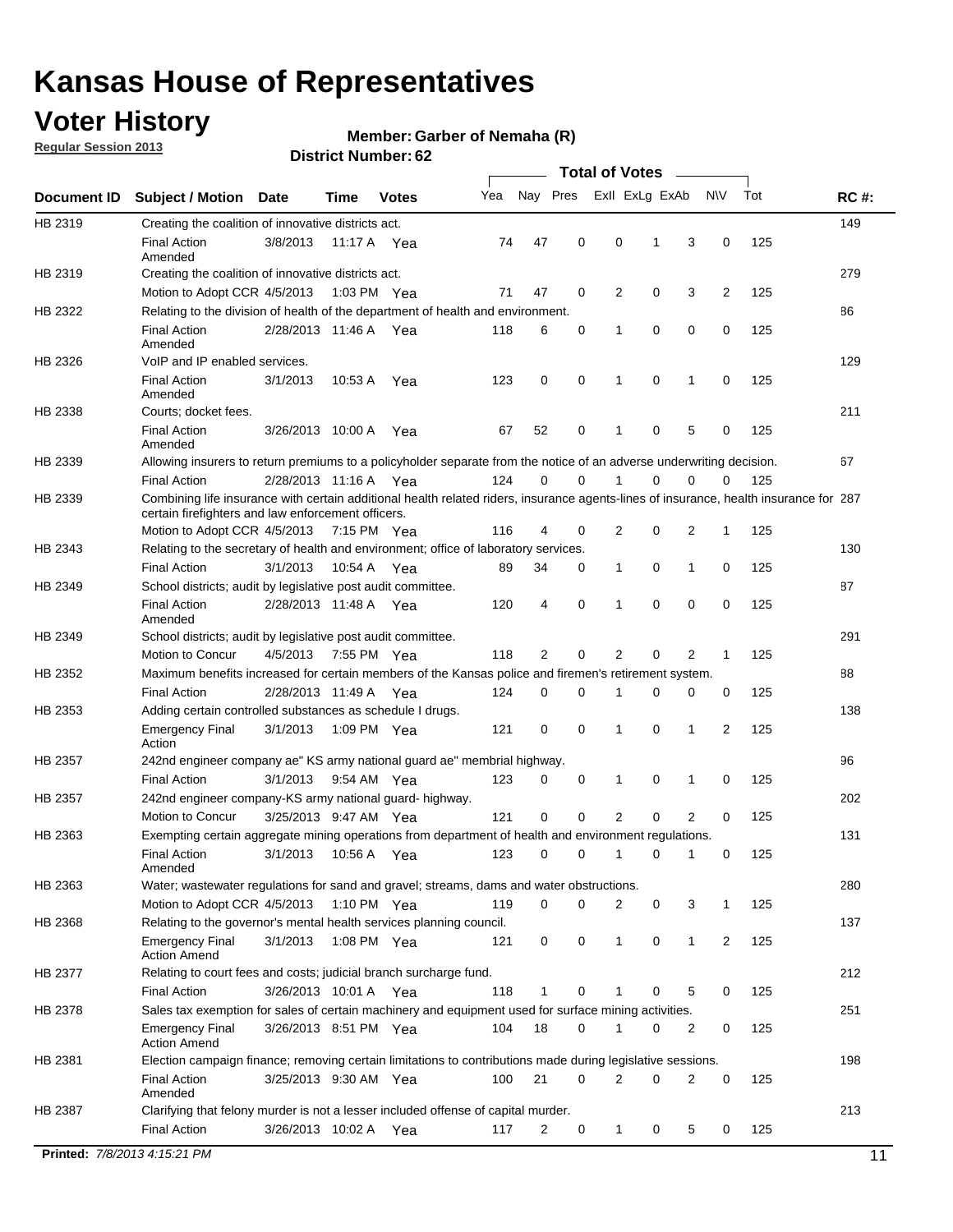## **Voter History**

**Member: Garber of Nemaha (R)** 

**Regular Session 2013**

|                 |                                                                                                                                                                                                                                                  |                       |         | אט הסעוווטנו ועוווסוט |     |              |          | <b>Total of Votes</b> | $\sim$         |           |     |             |
|-----------------|--------------------------------------------------------------------------------------------------------------------------------------------------------------------------------------------------------------------------------------------------|-----------------------|---------|-----------------------|-----|--------------|----------|-----------------------|----------------|-----------|-----|-------------|
| Document ID     | <b>Subject / Motion Date</b>                                                                                                                                                                                                                     |                       | Time    | <b>Votes</b>          | Yea |              | Nay Pres | Exll ExLg ExAb        |                | <b>NV</b> | Tot | <b>RC#:</b> |
| HB 2389         | Capital murder; notice of intent to seek the death penalty.                                                                                                                                                                                      |                       |         |                       |     |              |          |                       |                |           |     | 214         |
|                 | <b>Final Action</b>                                                                                                                                                                                                                              | 3/26/2013 10:03 A Yea |         |                       | 118 | 1            | 0        | 0<br>1                | 5              | 0         | 125 |             |
| HB 2391         | School finance; amount of tax levy authorized to finance ancillary school facilities.                                                                                                                                                            |                       |         |                       |     |              |          |                       |                |           |     | 237         |
|                 | <b>Emergency Final</b><br><b>Action Amend</b>                                                                                                                                                                                                    | 3/26/2013 8:30 PM Yea |         |                       | 64  | 57           | $\Omega$ | 0<br>1                | $\overline{2}$ | 1         | 125 |             |
| HB 2391         | Senate Substitute for HB 2391 by Committee on Ways and Means - Creating the joint committee on uniform educational<br>standards oversight.                                                                                                       |                       |         |                       |     |              |          |                       |                |           |     | 321         |
|                 | Sub Motion to Concur 6/1/2013                                                                                                                                                                                                                    |                       | 10:06 P | Yea                   | 55  | 58           | 0        | 0<br>0                | 6              | 6         | 125 |             |
| HB 2396         | Allowing the secretary of administration to identify state owned real property as surplus property and establishing an appeals 253<br>process of such identification; also amending procedures for the disposition of state surplus real estate. |                       |         |                       |     |              |          |                       |                |           |     |             |
|                 | <b>Emergency Final</b><br><b>Action Amend</b>                                                                                                                                                                                                    | 3/26/2013 8:53 PM Yea |         |                       | 122 | 0            | $\Omega$ | 0                     | 2              | 0         | 125 |             |
| HB 2403         | Issuing \$1,500,000,000 of pension obligation bonds to finance a portion of the unfunded actuarial liability of KPERS.                                                                                                                           |                       |         |                       |     |              |          |                       |                |           |     | 236         |
|                 | <b>Final Action</b><br>Amended                                                                                                                                                                                                                   | 3/26/2013 8:29 PM Yea |         |                       | 73  | 49           | 0        | 0<br>1                | 2              | 0         | 125 |             |
| <b>HCR 5014</b> | Urging approval of the Presidential Permit application allowing the construction and operation of the TransCanada Keystone<br>XL Pipeline.                                                                                                       |                       |         |                       |     |              |          |                       |                |           |     | 215         |
|                 | <b>Final Action</b>                                                                                                                                                                                                                              | 3/26/2013 10:05 A     |         | Yea                   | 108 | 11           | 0        | 0<br>1                | 5              | 0         | 125 |             |
| HR 6004         | Rules of House of Representatives, permanent rules of the 2013-2014 biennium.                                                                                                                                                                    |                       |         |                       |     |              |          |                       |                |           |     | 4           |
|                 | <b>Final Action</b><br>Amended                                                                                                                                                                                                                   | 1/28/2013 11:09 A Yea |         |                       | 82  | 40           | 0        | 0<br>0                | 3              | 0         | 125 |             |
| SB <sub>1</sub> | Legislative Post Audit; periodic audits of the State treasurer and the pooled money investment board.                                                                                                                                            |                       |         |                       |     |              |          |                       |                |           |     | 216         |
|                 | <b>Final Action</b><br>Amended                                                                                                                                                                                                                   | 3/26/2013 10:06 A     |         | Yea                   | 118 | 1            | $\Omega$ | 0<br>1                | 5              | 0         | 125 |             |
| SB 16           | Kansas racketeer influenced and corrupt organization act, criminal street gangs.                                                                                                                                                                 |                       |         |                       |     |              |          |                       |                |           |     | 217         |
|                 | <b>Final Action</b><br>Amended                                                                                                                                                                                                                   | 3/26/2013 10:12 A     |         | Nav                   | 74  | 45           | 0        | 0<br>1                | 5              | 0         | 125 |             |
| <b>SB 20</b>    | Civil procedure; temporary restraining orders and poverty affidavits.                                                                                                                                                                            |                       |         |                       |     |              |          |                       |                |           |     | 190         |
|                 | <b>Final Action</b><br>Amended                                                                                                                                                                                                                   | 3/22/2013 11:15 A     |         | Yea                   | 119 | 0            | 0        | 0<br>2                | 3              | 1         | 125 |             |
| SB 20           | Civil procedure; temporary restraining orders and poverty affidavits.                                                                                                                                                                            |                       |         |                       |     |              |          |                       |                |           |     | 304         |
|                 | Motion to adopt CCR 5/9/2013                                                                                                                                                                                                                     |                       |         | 2:21 PM Yea           | 119 | $\mathbf{1}$ | 0        | 0<br>1                | 4              | 0         | 125 |             |
| <b>SB 21</b>    | Firearms; criminal possession of a firearm; expungement; personal and family protection act.                                                                                                                                                     |                       |         |                       |     |              |          |                       |                |           |     | 255         |
|                 | <b>Emergency Final</b><br>Action                                                                                                                                                                                                                 | 3/26/2013 8:56 PM Yea |         |                       | 119 | 3            | $\Omega$ | 0<br>1                | 2              | 0         | 125 |             |
| <b>SB 23</b>    | Continuation of statewide tax levy for public schools.                                                                                                                                                                                           |                       |         |                       |     |              |          |                       |                |           |     | 243         |
|                 | <b>Emergency Final</b><br><b>Action Amend</b>                                                                                                                                                                                                    | 3/26/2013 8:38 PM Yea |         |                       | 122 | 0            | 0        | 0<br>1                | 2              | 0         | 125 |             |
| SB 23           | School districts; sttewide tax levy for public schools; school finance amendments.                                                                                                                                                               |                       |         |                       |     |              |          |                       |                |           |     | 296         |
|                 | Motion to Adopt CCR 4/5/2013                                                                                                                                                                                                                     |                       |         | 9:32 PM Yea           | 119 | 1            | 0        | 2<br>0                | 2              | 1         | 125 |             |
| <b>SB 24</b>    | Insurance - Risk-based capital requirements for property, casualty and life insurance companies.                                                                                                                                                 |                       |         |                       |     |              |          |                       |                |           |     | 204         |
|                 | Final Action                                                                                                                                                                                                                                     | 3/26/2013 9:50 AM Yea |         |                       | 119 | 0            | 0        | 0<br>1                | 5              | 0         | 125 |             |
| <b>SB 25</b>    | Insurance-Risk-based capital requirements for health organizations.                                                                                                                                                                              |                       |         |                       |     |              |          |                       |                |           |     | 205         |
|                 | Final Action                                                                                                                                                                                                                                     | 3/26/2013 9:51 AM Yea |         |                       | 119 | 0            | 0        | 0<br>1                | 5              | 0         | 125 |             |
| <b>SB 27</b>    | Eligibility of students under the military service scholarship program act.                                                                                                                                                                      |                       |         |                       |     |              |          |                       |                |           |     | 166         |
|                 | <b>Final Action</b><br>Amended                                                                                                                                                                                                                   | 3/19/2013 10:35 A Yea |         |                       | 123 | 0            | 0        | 0                     | 1              | 0         | 125 |             |
| SB 28           | Authorizing the division of emergency management within the adjutant general's department to accept certain real property.                                                                                                                       |                       |         |                       |     |              |          |                       |                |           |     | 184         |
|                 | <b>Final Action</b>                                                                                                                                                                                                                              | 3/21/2013 11:22 A Yea |         |                       | 121 | 0            | 0        | $\mathbf{1}$<br>0     | 3              | 0         | 125 |             |
| SB 37           | Kansas home inspectors professional competence and financial responsibility act.                                                                                                                                                                 |                       |         |                       |     |              |          |                       |                |           |     | 218         |
|                 | <b>Final Action</b>                                                                                                                                                                                                                              | 3/26/2013 10:14 A Nay |         |                       | 102 | 17           | 0        | 1<br>0                | 5              | 0         | 125 |             |
| SB 51           | Health insurance coverage for bankers association.                                                                                                                                                                                               |                       |         |                       |     |              |          |                       |                |           |     | 189         |
|                 | Final Action                                                                                                                                                                                                                                     | 3/22/2013 11:14 A Yea |         |                       | 119 | 0            | 0        | 2<br>0                | 3              | 1         | 125 |             |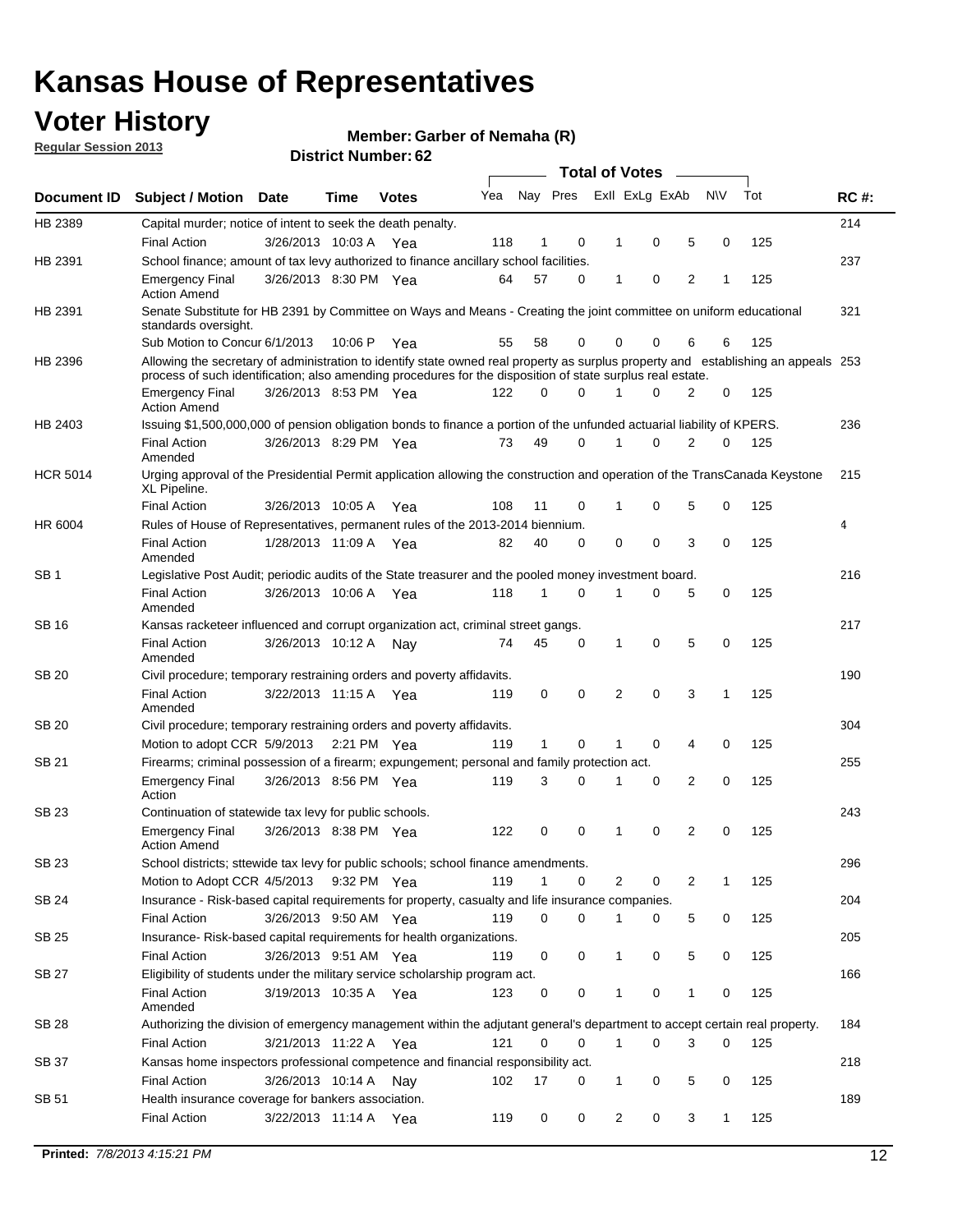## **Voter History**

**Member: Garber of Nemaha (R)** 

**Regular Session 2013**

|                    |                                                                                                                                                                                                                                                                                                                                                                         |                       |             |       |     | <b>Total of Votes</b> |             |  |                |          |    |           |     |             |
|--------------------|-------------------------------------------------------------------------------------------------------------------------------------------------------------------------------------------------------------------------------------------------------------------------------------------------------------------------------------------------------------------------|-----------------------|-------------|-------|-----|-----------------------|-------------|--|----------------|----------|----|-----------|-----|-------------|
| <b>Document ID</b> | <b>Subject / Motion Date</b>                                                                                                                                                                                                                                                                                                                                            |                       | Time        | Votes | Yea |                       | Nay Pres    |  | Exll ExLg ExAb |          |    | <b>NV</b> | Tot | <b>RC#:</b> |
| <b>SB 52</b>       | Mortgage interest rate cap increase.                                                                                                                                                                                                                                                                                                                                    |                       |             |       |     |                       |             |  |                |          |    |           |     | 238         |
|                    | <b>Emergency Final</b><br>Action                                                                                                                                                                                                                                                                                                                                        | 3/26/2013 8:32 PM Yea |             |       | 120 | 2                     | 0           |  | 1              | 0        | 2  | 0         | 125 |             |
| SB 56              | Transferring the recognition of county fair associations from the secretary of agriculture to the board of county<br>commissioners.                                                                                                                                                                                                                                     |                       |             |       |     |                       |             |  |                |          |    |           |     | 191         |
|                    | <b>Final Action</b><br>Amended                                                                                                                                                                                                                                                                                                                                          | 3/22/2013 11:21 A     |             | Yea   | 119 | 0                     | 0           |  | 2              | 0        | 3  |           | 125 |             |
| SB 57              | Substitute for SB 57 by Committee on Agriculture - Agriculture; powers and duties of the department of agriculture relating to                                                                                                                                                                                                                                          |                       |             |       |     |                       |             |  |                |          |    |           |     | 192         |
|                    | poultry improvement plan and domesticated deer.<br>Final Action Sub Bill 3/22/2013 11:24 A<br>Amended                                                                                                                                                                                                                                                                   |                       |             | Nav   | 79  | 40                    | 0           |  | 2              | $\Omega$ | 3  |           | 125 |             |
| SB 57              | Substitute for SB 57 by Committee on Agriculture - Agriculture; powers and duties of the department of agriculture relating to<br>poultry improvement plan, stockyards and domesticated deer.                                                                                                                                                                           |                       |             |       |     |                       |             |  |                |          |    |           |     | 262         |
|                    | Motion to adopt CCR 4/4/2013 2:18 PM Nav                                                                                                                                                                                                                                                                                                                                |                       |             |       | 80  | 42                    | 0           |  | 1              | 0        | 2  | 0         | 125 |             |
| SB 58              | Sentencing for unlawful manufacturing of controlled substances.                                                                                                                                                                                                                                                                                                         |                       |             |       |     |                       |             |  |                |          |    |           |     | 219         |
|                    | <b>Final Action</b>                                                                                                                                                                                                                                                                                                                                                     | 3/26/2013 10:15 A     |             | Yea   | 119 | 0                     | $\mathbf 0$ |  | 1              | 0        | 5  | 0         | 125 |             |
| <b>SB 59</b>       | Attorney general; reward for information.                                                                                                                                                                                                                                                                                                                               |                       |             |       |     |                       |             |  |                |          |    |           |     | 193         |
|                    | <b>Final Action</b>                                                                                                                                                                                                                                                                                                                                                     | 3/22/2013 11:25 A     |             | Yea   | 119 | 0                     | 0           |  | $\overline{2}$ | 0        | 3  | 1         | 125 |             |
| SB 62              | Making gas pipeline safety terminology consistent with federal regulations.                                                                                                                                                                                                                                                                                             |                       |             |       |     |                       |             |  |                |          |    |           |     | 163         |
|                    | <b>Final Action</b>                                                                                                                                                                                                                                                                                                                                                     | 3/19/2013 10:32 A     |             | Yea   | 123 | 0                     | 0           |  | 1              | 0        | 1  | 0         | 125 |             |
| SB 63              | Elections; voting crimes, penalties and prosecution.                                                                                                                                                                                                                                                                                                                    |                       |             |       |     |                       |             |  |                |          |    |           |     | 246         |
|                    | <b>Emergency Final</b><br><b>Action Amend</b>                                                                                                                                                                                                                                                                                                                           | 3/26/2013 8:42 PM Yea |             |       | 69  | 53                    | $\mathbf 0$ |  | 1              | 0        | 2  | 0         | 125 |             |
| SB 68              | Driver's license examinations; locations.                                                                                                                                                                                                                                                                                                                               |                       |             |       |     |                       |             |  |                |          |    |           |     | 220         |
|                    | <b>Final Action</b>                                                                                                                                                                                                                                                                                                                                                     | 3/26/2013 10:16 A     |             | Yea   | 116 | 3                     | $\mathbf 0$ |  | 1              | 0        | 5  | 0         | 125 |             |
| SB 69              | Motor vehicles; vehicle registration and license plates.                                                                                                                                                                                                                                                                                                                |                       |             |       |     |                       |             |  |                |          |    |           |     | 167         |
|                    | <b>Final Action</b>                                                                                                                                                                                                                                                                                                                                                     | 3/19/2013 10:37 A     |             | Yea   | 117 | 6                     | $\mathbf 0$ |  | 1              | 0        | 1  | 0         | 125 |             |
| SB 74              | Prison-made goods act; prohibiting prisoner production of manufactured or modular homes.                                                                                                                                                                                                                                                                                |                       |             |       |     |                       |             |  |                |          |    |           |     | 221         |
|                    | <b>Final Action</b>                                                                                                                                                                                                                                                                                                                                                     | 3/26/2013 10:19 A     |             | Yea   | 87  | 32                    | 0           |  | 1              | 0        | 5  | 0         | 125 |             |
| SB 75              | Record requirements and civil penalties relating to sales of plastic bulk merchandise containers.                                                                                                                                                                                                                                                                       |                       |             |       |     |                       |             |  |                |          |    |           |     | 222         |
|                    | <b>Final Action</b>                                                                                                                                                                                                                                                                                                                                                     | 3/26/2013 10:21 A     |             | Yea   | 101 | 18                    | 0           |  | 1              | 0        | 5  | 0         | 125 |             |
| SB 81              | Open records; requests for criminal justice information; restriction of certain officials' information from publicly accessible<br>records.                                                                                                                                                                                                                             |                       |             |       |     |                       | $\mathbf 0$ |  | $\overline{2}$ | 0        | 3  |           |     | 194         |
|                    | <b>Final Action</b><br>Amended                                                                                                                                                                                                                                                                                                                                          | 3/22/2013 11:27 A     |             | Yea   | 119 | 0                     |             |  |                |          |    | 1         | 125 |             |
| <b>SB83</b>        | House Substitute for SB 83 by Committee on Taxation - Income tax deductions and modifications; severance tax; sales tax;<br>delinguent tax liabilities.                                                                                                                                                                                                                 |                       |             |       |     |                       |             |  |                |          |    |           |     | 187         |
|                    | Final Action Sub Bill 3/21/2013 11:30 A                                                                                                                                                                                                                                                                                                                                 |                       |             | Yea   | 96  | 25                    | 0           |  | $\mathbf{1}$   | 0        | 3  | 0         | 125 |             |
| SB 83              | House Substitute for SB 83 by Committee on Taxation--Income tax deductions and modifications; severance tax; sales tax and 260<br>compensating use tax, preseumptions relating to nexus; property tax, exemptions, new automobile manufacturinge property;<br>taxation of watercraft; leased commercial and industrial property appeals; correction of clerical errors. |                       |             |       |     |                       |             |  |                |          |    |           |     |             |
|                    | Motion to adopt CCR 4/3/2013                                                                                                                                                                                                                                                                                                                                            |                       | 10:35 A Nay |       | 104 | 15                    | 0           |  | 1              | 0        | 3  | 2         | 125 |             |
| SB 84              | House Substitute for SB 84 by Committee on Taxation - Reduction to state income tax rates based on selected actual state<br>general fund receipts computations; distribution of revenues from sales and compensating use tax; reduction of                                                                                                                              |                       |             |       |     |                       |             |  |                |          |    |           |     | 188         |
|                    | Final Action Sub Bill 3/21/2013 11:34 A Yea<br>Amended                                                                                                                                                                                                                                                                                                                  |                       |             |       | 82  | 39                    | 0           |  | 1              | 0        | 3  | 0         | 125 |             |
| SB 84              | House Substitute for SB 84 -- Reduction to state income tax rates based on selected actual state general fund receipts<br>computations; reduction of itemized deductions.                                                                                                                                                                                               |                       |             |       |     |                       |             |  |                |          |    |           |     | 317         |
|                    | 0<br>Motion to adopt CCR 5/28/2013 2:32 PM Nay<br>42<br>71<br>0<br>9<br>2<br>125<br>1                                                                                                                                                                                                                                                                                   |                       |             |       |     |                       |             |  |                |          |    |           |     |             |
| SB 84              | House Substitute for SB 84 -- Reduction to state income tax rates based on selected actual state general fund receipts<br>computations; reduction of itemized deductions.                                                                                                                                                                                               |                       |             |       |     |                       |             |  |                |          |    |           |     | 319         |
|                    | Motion to adopt CCR 5/30/2013 9:14 PM Nay                                                                                                                                                                                                                                                                                                                               |                       |             |       | 18  | 94                    | 0           |  | 1              | 0        | 9  | 3         | 125 |             |
| SB 85              | Motor vehicle insurance; providing proof of insurance by cellular phone or portable electronic device.                                                                                                                                                                                                                                                                  |                       |             |       |     |                       |             |  |                |          |    |           |     | 175         |
|                    | <b>Final Action</b>                                                                                                                                                                                                                                                                                                                                                     | 3/20/2013 10:25 A Yea |             |       | 123 | 0                     | 0           |  | 1              | 0        | -1 | 0         | 125 |             |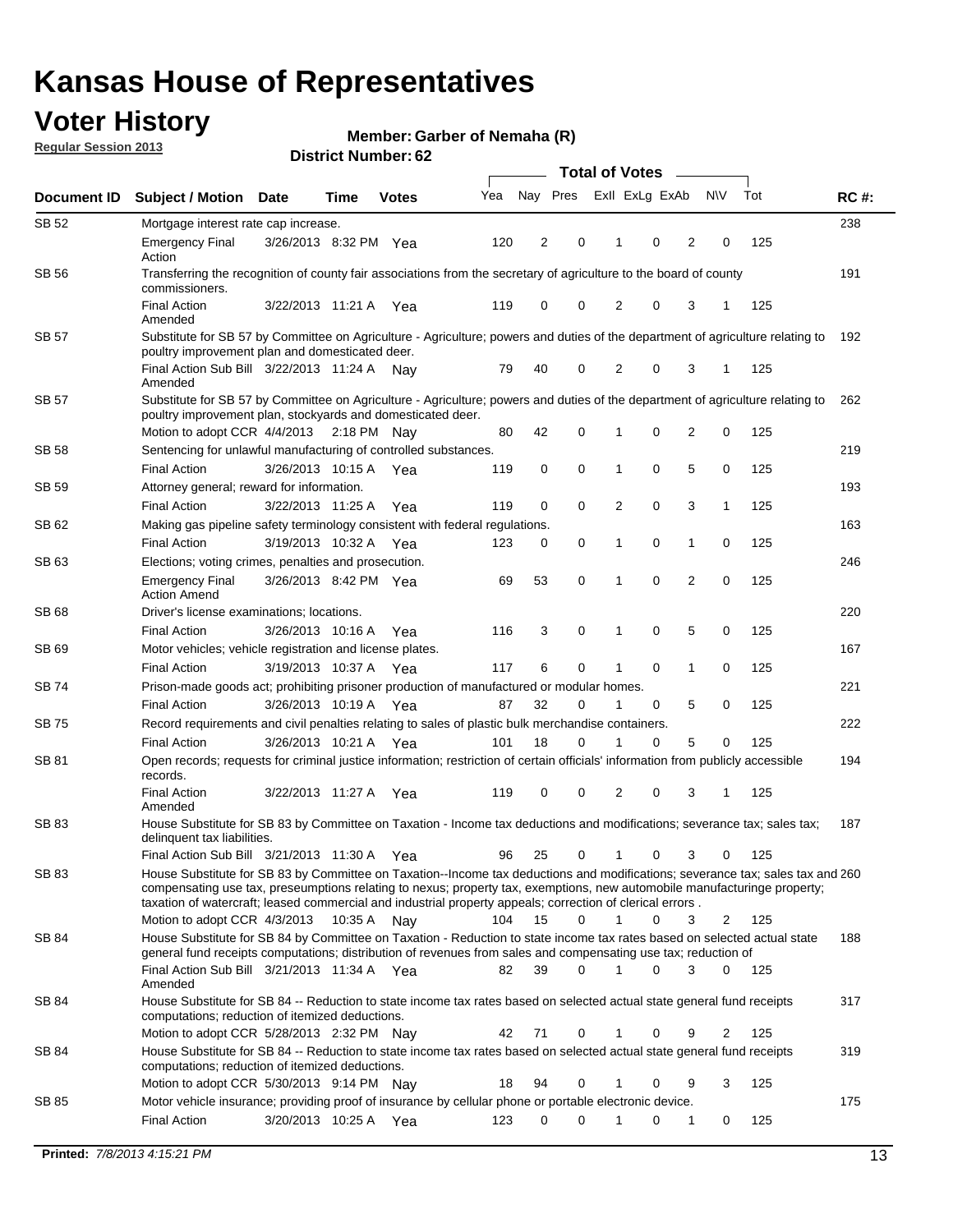## **Voter History**

**Regular Session 2013**

#### **Member: Garber of Nemaha (R)**

|                    |                                                                                                       | אט הסעוווטנו ועוווסו  | <b>Total of Votes</b> |              |     |              |              |  |                |                |                |              |     |             |
|--------------------|-------------------------------------------------------------------------------------------------------|-----------------------|-----------------------|--------------|-----|--------------|--------------|--|----------------|----------------|----------------|--------------|-----|-------------|
| <b>Document ID</b> | <b>Subject / Motion</b>                                                                               | Date                  | <b>Time</b>           | <b>Votes</b> | Yea |              | Nay Pres     |  |                | Exll ExLg ExAb |                | <b>NV</b>    | Tot | <b>RC#:</b> |
| <b>SB 88</b>       | Increasing the children's advocacy center assessment fee.                                             |                       |                       |              |     |              |              |  |                |                |                |              |     | 223         |
|                    | <b>Final Action</b><br>Amended                                                                        | 3/26/2013 10:22 A Yea |                       |              | 118 | $\mathbf{1}$ | 0            |  | $\mathbf 1$    | 0              | 5              | 0            | 125 |             |
| SB 96              | Motor vehicles; counties with multiple registration facilities; additional registration fee.          |                       |                       |              |     |              |              |  |                |                |                |              |     | 224         |
|                    | <b>Final Action</b><br>Amended                                                                        | 3/26/2013 10:24 A     |                       | Yea          | 106 | 12           | 0            |  | 1              | 0              | 5              | 1            | 125 |             |
| SB 96              | Additional motor vehicle registration fees.                                                           |                       |                       |              |     |              |              |  |                |                |                |              |     | 263         |
|                    | Motion to adopt CCR 4/4/2013                                                                          |                       | 2:21 PM Yea           |              | 114 | 8            | 0            |  | 1              | 0              | $\overline{2}$ | 0            | 125 |             |
| SB 102             | Requiring the state treasurer to provide a list of daily deposits to the secretary of administration. |                       |                       |              |     |              |              |  |                |                |                |              |     | 195         |
|                    | <b>Final Action</b><br>Amended                                                                        | 3/22/2013 11:28 A     |                       | Yea          | 119 | 0            | 0            |  | 2              | 0              | 3              | 1            | 125 |             |
| SB 102             | Enacting the second amendment protection act.                                                         |                       |                       |              |     |              |              |  |                |                |                |              |     | 295         |
|                    | Motion to Adopt CCR 4/5/2013                                                                          |                       | 9:20 PM Yea           |              | 96  | 24           | 0            |  | $\overline{2}$ | 0              | $\overline{2}$ | 1            | 125 |             |
| SB 111             | Establishing Native American legislative day at the capitol; awarding of high school diplomas.        |                       |                       |              |     |              |              |  |                |                |                |              |     | 245         |
|                    | <b>Emergency Final</b><br><b>Action Amend</b>                                                         | 3/26/2013 8:41 PM Yea |                       |              | 122 | 0            | $\Omega$     |  |                | 0              | $\overline{2}$ | 0            | 125 |             |
| SB 113             | Credit unions; changes in certain loan limitations.                                                   |                       |                       |              |     |              |              |  |                |                |                |              |     | 234         |
|                    | <b>Emergency Final</b><br>Action                                                                      | 3/26/2013 8:25 PM Yea |                       |              | 122 | 0            | 0            |  | 1              | $\mathbf 0$    | $\overline{2}$ | $\mathbf 0$  | 125 |             |
| <b>SB 118</b>      | Relating to law enforcement reporting and investigation of missing persons.                           |                       |                       |              |     |              |              |  |                |                |                |              |     | 225         |
|                    | <b>Final Action</b>                                                                                   | 3/26/2013 10:25 A     |                       | Yea          | 119 | 0            | 0            |  | 1              | 0              | 5              | 0            | 125 |             |
| SB 120             | Enacting the Kansas farmers' market promotion act.                                                    |                       |                       |              |     |              |              |  |                |                |                |              |     | 196         |
|                    | <b>Final Action</b><br>Amended                                                                        | 3/22/2013 11:31 A     |                       | Nav          | 68  | 51           | 0            |  | 2              | $\mathbf 0$    | 3              | 1            | 125 |             |
| SB 122             | Kansas administrative procedure act; service of order or notice.                                      |                       |                       |              |     |              |              |  |                |                |                |              |     | 226         |
|                    | <b>Final Action</b><br>Amended                                                                        | 3/26/2013 10:26 A     |                       | Yea          | 119 | 0            | 0            |  | 1              | 0              | 5              | 0            | 125 |             |
| SB 122             | Elections; unauthorized voting disclosures.                                                           |                       |                       |              |     |              |              |  |                |                |                |              |     | 286         |
|                    | Motion to Adopt CCR 4/5/2013                                                                          |                       | 6:23 PM               | Yea          | 89  | 31           | 0            |  | 2              | 0              | $\overline{2}$ | $\mathbf{1}$ | 125 |             |
| SB 124             | Amending the Kansas restraint of trade act.                                                           |                       |                       |              |     |              |              |  |                |                |                |              |     | 227         |
|                    | <b>Final Action</b><br>Amended                                                                        | 3/26/2013 10:27 A     |                       | Yea          | 116 | 2            | 1            |  | 1              | $\mathbf 0$    | 5              | $\mathbf 0$  | 125 |             |
| SB 124             | Amending the Kansas restraint of trade act.                                                           |                       |                       |              |     |              |              |  |                |                |                |              |     | 273         |
|                    | Motion to Adopt CCR 4/5/2013                                                                          |                       | 11:06 A               | Yea          | 97  | 23           | 0            |  | 2              | 0              | $\overline{2}$ | 1            | 125 |             |
| SB 128             | Career technical education incentive program amendments.                                              |                       |                       |              |     |              |              |  |                |                |                |              |     | 168         |
|                    | <b>Final Action</b><br>Amended                                                                        | 3/19/2013 10:39 A     |                       | Yea          | 123 | 0            | 0            |  | 1              | 0              | 1              | 0            | 125 |             |
| SB 129             | Bank commissioner; certain fees and hearing costs.                                                    |                       |                       |              |     |              |              |  |                |                |                |              |     | 254         |
|                    | <b>Emergency Final</b><br><b>Action Amend</b>                                                         | 3/26/2013 8:55 PM Yea |                       |              | 110 | 12           | 0            |  | 1              | 0              | 2              | 0            | 125 |             |
| SB 129             | Mortgage interest rate cap increase.                                                                  |                       |                       |              |     |              |              |  |                |                |                |              |     | 272         |
|                    | Motion to Adopt CCR 4/5/2013                                                                          |                       | 10:42 A Yea           |              | 121 | $\mathbf 0$  | 0            |  | 2              | 0              | $\overline{2}$ | 0            | 125 |             |
| SB 135             | Transferring boiler inspection duties from the department of labor to the state fire marshal.         |                       |                       |              |     |              |              |  |                |                |                |              |     | 228         |
|                    | <b>Final Action</b>                                                                                   | 3/26/2013 10:28 A Yea |                       |              | 114 | 5            | 0            |  | $\mathbf{1}$   | 0              | 5              | 0            | 125 |             |
| SB 136             | Providing veterans designation on driver's licenses and nondriver identification cards.               |                       |                       |              |     |              |              |  |                |                |                |              |     | 244         |
|                    | <b>Emergency Final</b><br><b>Action Amend</b>                                                         | 3/26/2013 8:39 PM Yea |                       |              | 119 | 3            | 0            |  | $\mathbf{1}$   | 0              | $\overline{2}$ | 0            | 125 |             |
| SB 139             | Kansas money transmitter act.                                                                         |                       |                       |              |     |              |              |  |                |                |                |              |     | 229         |
|                    | <b>Final Action</b>                                                                                   | 3/26/2013 10:30 A Yea |                       |              | 117 | $\mathbf{1}$ | $\mathbf{1}$ |  | $\mathbf{1}$   | 0              | 5              | 0            | 125 |             |
| SB 142             | Abortion; concerning civil actions related to abortion.                                               |                       |                       |              |     |              |              |  |                |                |                |              |     | 241         |
|                    | Emergency Final<br>Action                                                                             | 3/26/2013 8:36 PM Yea |                       |              | 89  | 33           | 0            |  | 1              | 0              | $\overline{2}$ | 0            | 125 |             |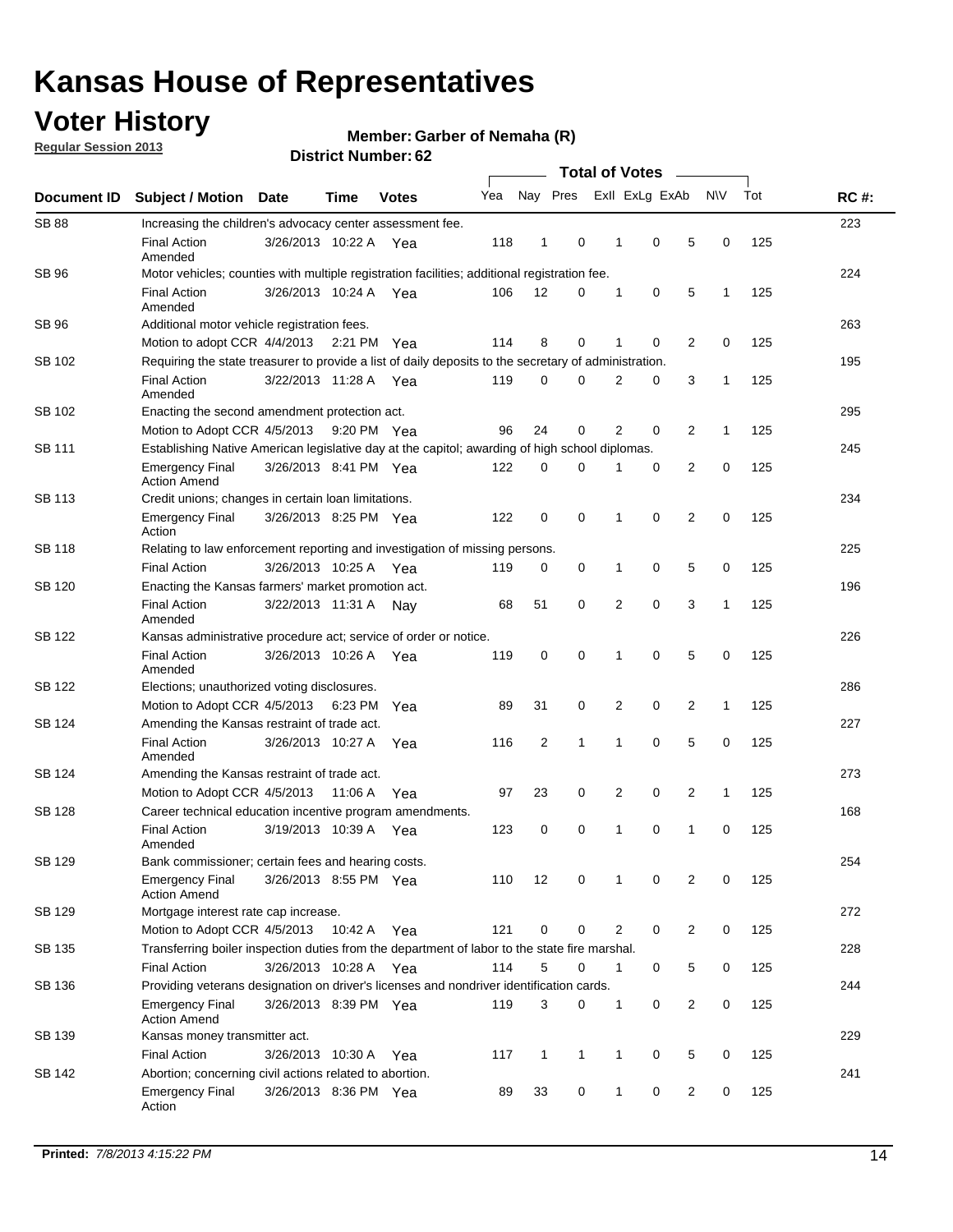## **Voter History**

**Member: Garber of Nemaha (R)** 

**Regular Session 2013**

| Document ID     |                                                                                                                                                                                                       |                                                                                    |             |              | <b>Total of Votes</b><br>$\sim$ |          |   |   |                |                |           |     |             |
|-----------------|-------------------------------------------------------------------------------------------------------------------------------------------------------------------------------------------------------|------------------------------------------------------------------------------------|-------------|--------------|---------------------------------|----------|---|---|----------------|----------------|-----------|-----|-------------|
|                 | <b>Subject / Motion Date</b>                                                                                                                                                                          |                                                                                    | Time        | <b>Votes</b> | Yea                             | Nay Pres |   |   | Exll ExLg ExAb |                | <b>NV</b> | Tot | <b>RC#:</b> |
| <b>SB 149</b>   | Drug screening for recipients of cash assistance and unemployment benefits.                                                                                                                           |                                                                                    |             |              |                                 |          |   |   |                |                |           |     | 239         |
|                 | <b>Emergency Final</b><br><b>Action Amend</b>                                                                                                                                                         | 3/26/2013 8:33 PM Yea                                                              |             |              | 106                             | 16       | 0 | 1 | 0              | 2              | 0         | 125 |             |
| SB 164          | Relating to the director of vehicles regulating providers of motor vehicle functions.                                                                                                                 |                                                                                    |             |              |                                 |          |   |   |                |                |           |     | 247         |
|                 | <b>Emergency Final</b><br><b>Action Amend</b>                                                                                                                                                         | 3/26/2013 8:43 PM Yea                                                              |             |              | 117                             | 5        | 0 | 1 | 0              | 2              | 0         | 125 |             |
| SB 164          | Relating to the director of vehicles regulating providers of motor vehicle functions.                                                                                                                 |                                                                                    |             |              |                                 |          |   |   |                |                |           |     | 268         |
|                 | Motion to adopt CCR 4/4/2013                                                                                                                                                                          |                                                                                    | 5:32 PM Yea |              | 111                             | 9        | 0 | 1 | 0              | 2              | 2         | 125 |             |
| SB 166          | Insurers supervision, rehabilitation and liquidation act; derivatives.                                                                                                                                |                                                                                    |             |              |                                 |          |   |   |                |                |           |     | 206         |
|                 | <b>Final Action</b>                                                                                                                                                                                   | 3/26/2013 9:52 AM Yea                                                              |             |              | 119                             | 0        | 0 | 1 | 0              | 5              | 0         | 125 |             |
| SB 168          | Limiting nuisance actions against certain agricultural activities.                                                                                                                                    |                                                                                    |             |              |                                 |          |   |   |                |                |           |     | 169         |
|                 | <b>Final Action</b><br>Amended                                                                                                                                                                        | 3/19/2013 10:40 A Yea                                                              |             |              | 111                             | 12       | 0 | 1 | 0              | 1              | 0         | 125 |             |
| SB 168          | Limiting nuisance actions against certain agricultural activities.                                                                                                                                    |                                                                                    |             |              |                                 |          |   |   |                |                |           |     | 264         |
|                 | Motion to adopt CCR 4/4/2013                                                                                                                                                                          |                                                                                    | 2:30 PM Yea |              | 110                             | 12       | 0 | 1 | 0              | 2              | 0         | 125 |             |
| <b>SB 171</b>   | School districts; amendments to Kansas uniform financial accounting and reporting act.                                                                                                                |                                                                                    |             |              |                                 |          |   |   |                |                |           |     | 248         |
|                 | <b>Emergency Final</b><br><b>Action Amend</b>                                                                                                                                                         | 3/26/2013 8:44 PM Yea                                                              |             |              | 122                             | 0        | 0 | 1 | 0              | 2              | 0         | 125 |             |
| SB 171          | School districts; amendments to Kansas uniform financial accounting and reporting act.                                                                                                                |                                                                                    |             |              |                                 |          |   |   |                |                |           |     | 285         |
|                 |                                                                                                                                                                                                       | Motion to Adopt CCR 4/5/2013<br>6:19 PM Yea<br>63<br>57<br>2<br>0<br>2<br>125<br>0 |             |              |                                 |          |   |   |                |                |           |     |             |
| SB 171          | Appropriations for FY 2013, FY 2014, FY 2015, FY 2016, FY 2017 and FY 2018 for various state agencies; capital<br>improvement projects; claims against the state.                                     |                                                                                    |             |              |                                 |          |   |   |                |                |           | 320 |             |
|                 | Motion to adopt CCR 6/1/2013 4:30 PM Yea                                                                                                                                                              |                                                                                    |             |              | 63                              | 51       | 0 | 0 | 0              | 8              | 3         | 125 |             |
| SB 187          | Establishing the workers compensation and employment security boards nominating committee; administrative law judge<br>appointment; workers compensation appeals board.                               |                                                                                    |             |              |                                 |          |   |   |                |                |           |     | 242         |
|                 | <b>Emergency Final</b><br><b>Action Amend</b>                                                                                                                                                         | 3/26/2013 8:37 PM Yea                                                              |             |              | 88                              | 34       | 0 | 1 | 0              | 2              | 0         | 125 |             |
| SB 187          | Amending workers compensation law provisions; establishing the workers compensation and employment security boards<br>nominating committee; notice requirements; workplace health and safety program. |                                                                                    |             |              |                                 |          |   |   |                |                |           |     | 274         |
|                 | Motion to Adopt CCR 4/5/2013 11:26 A Yea                                                                                                                                                              |                                                                                    |             |              | 89                              | 31       | 0 | 2 | 0              | 3              | 0         | 125 |             |
| SB 199          | University of Kansas medical center; midwest center for stem cell therapy.                                                                                                                            |                                                                                    |             |              |                                 |          |   |   |                |                |           |     | 235         |
|                 | <b>Emergency Final</b><br><b>Action Amend</b>                                                                                                                                                         | 3/26/2013 8:26 PM Yea                                                              |             |              | 90                              | 32       | 0 | 1 | 0              | 2              | 0         | 125 |             |
| SB 199          | Health care; stem cell therapy and unused medications.                                                                                                                                                |                                                                                    |             |              |                                 |          |   |   |                |                |           |     | 290         |
|                 | Motion to Adopt CCR 4/5/2013                                                                                                                                                                          |                                                                                    | 7:52 PM Yea |              | 90                              | 30       | 0 | 2 | 0              | $\overline{2}$ | 1         | 125 |             |
| SB 216          | Allowing a public building commission to acquire land for a municipal university similar to what such commission is currently<br>allowed to do for any state university.                              |                                                                                    |             |              |                                 |          |   |   |                |                |           |     | 185         |
|                 | <b>Final Action</b>                                                                                                                                                                                   | 3/21/2013 11:23 A Yea                                                              |             |              | 121                             | 0        | 0 | 1 | 0              | 3              | 0         | 125 |             |
| SB 246          | Reconciling amendments to certain statutes.                                                                                                                                                           |                                                                                    |             |              |                                 |          |   |   |                |                |           |     | 315         |
|                 | Emergency Final<br>Action                                                                                                                                                                             | 5/23/2013 2:14 PM Yea                                                              |             |              | 111                             | 0        | 0 | 1 | 0              | 8              | 5         | 125 |             |
| <b>SCR 1604</b> | Joint rules for the Senate and House of Representatives, 2013-2014.                                                                                                                                   |                                                                                    |             |              |                                 |          |   |   |                |                |           |     | 5           |
|                 | <b>Final Action</b><br>Amended                                                                                                                                                                        | 1/28/2013 11:12 A Yea                                                              |             |              | 81                              | 41       | 0 | 0 | 0              | 3              | 0         | 125 |             |
| <b>SCR 1606</b> | Honoring pregnancy maintenance resource centers.                                                                                                                                                      |                                                                                    |             |              |                                 |          |   |   |                |                |           |     | 240         |
|                 | <b>Emergency Final</b><br>Action                                                                                                                                                                      | 3/26/2013 8:34 PM Yea                                                              |             |              | 122                             | 0        | 0 | 1 | 0              | 2              | 0         | 125 |             |